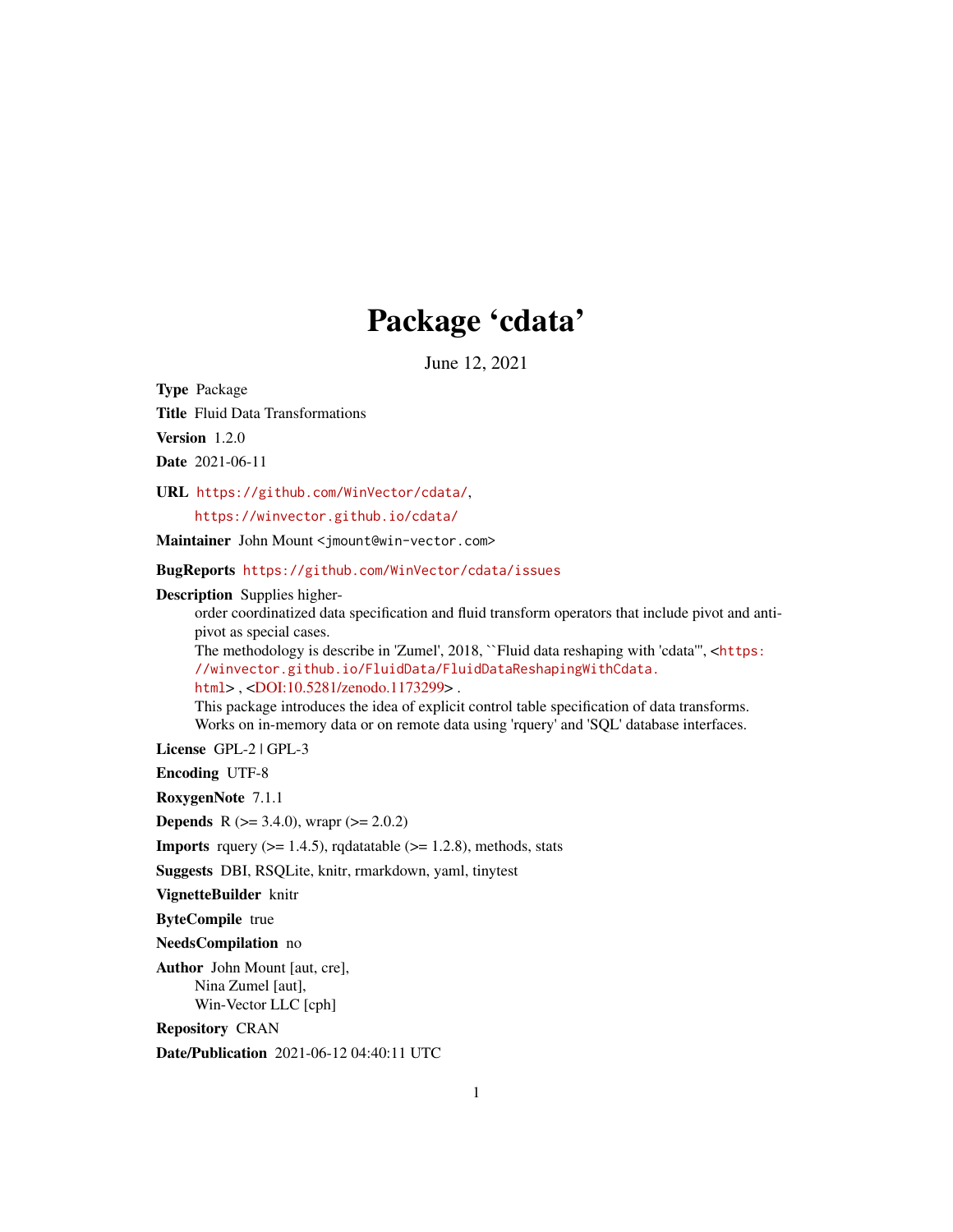# <span id="page-1-0"></span>R topics documented:

|       | $convert\_yaml_to_cdata_spec \ldots \ldots \ldots \ldots \ldots \ldots \ldots \ldots \ldots \ldots \ldots \ldots$ |    |
|-------|-------------------------------------------------------------------------------------------------------------------|----|
|       |                                                                                                                   |    |
|       |                                                                                                                   |    |
|       |                                                                                                                   |    |
|       |                                                                                                                   |    |
|       |                                                                                                                   |    |
|       |                                                                                                                   |    |
|       |                                                                                                                   |    |
|       |                                                                                                                   |    |
|       |                                                                                                                   |    |
|       |                                                                                                                   |    |
|       |                                                                                                                   |    |
|       |                                                                                                                   |    |
|       |                                                                                                                   |    |
| Index |                                                                                                                   | 32 |
|       |                                                                                                                   |    |

<span id="page-1-1"></span>blocks\_to\_rowrecs *Map data records from block records to row records.*

# Description

Map data records from block records (which each record may be more than one row) to row records (where each record is a single row).

```
blocks_to_rowrecs(
  tallTable,
 keyColumns,
 controlTable,
  ...,
  columnsToCopy = NULL,
  checkNames = TRUE,
  checkKeys = TRUE,
  strict = FALSE,
  controlTableKeys = colnames(controlTable)[[1]],
  tmp_name_source = wrapr::mk_tmp_name_source("bltrr"),
  temporary = TRUE,
```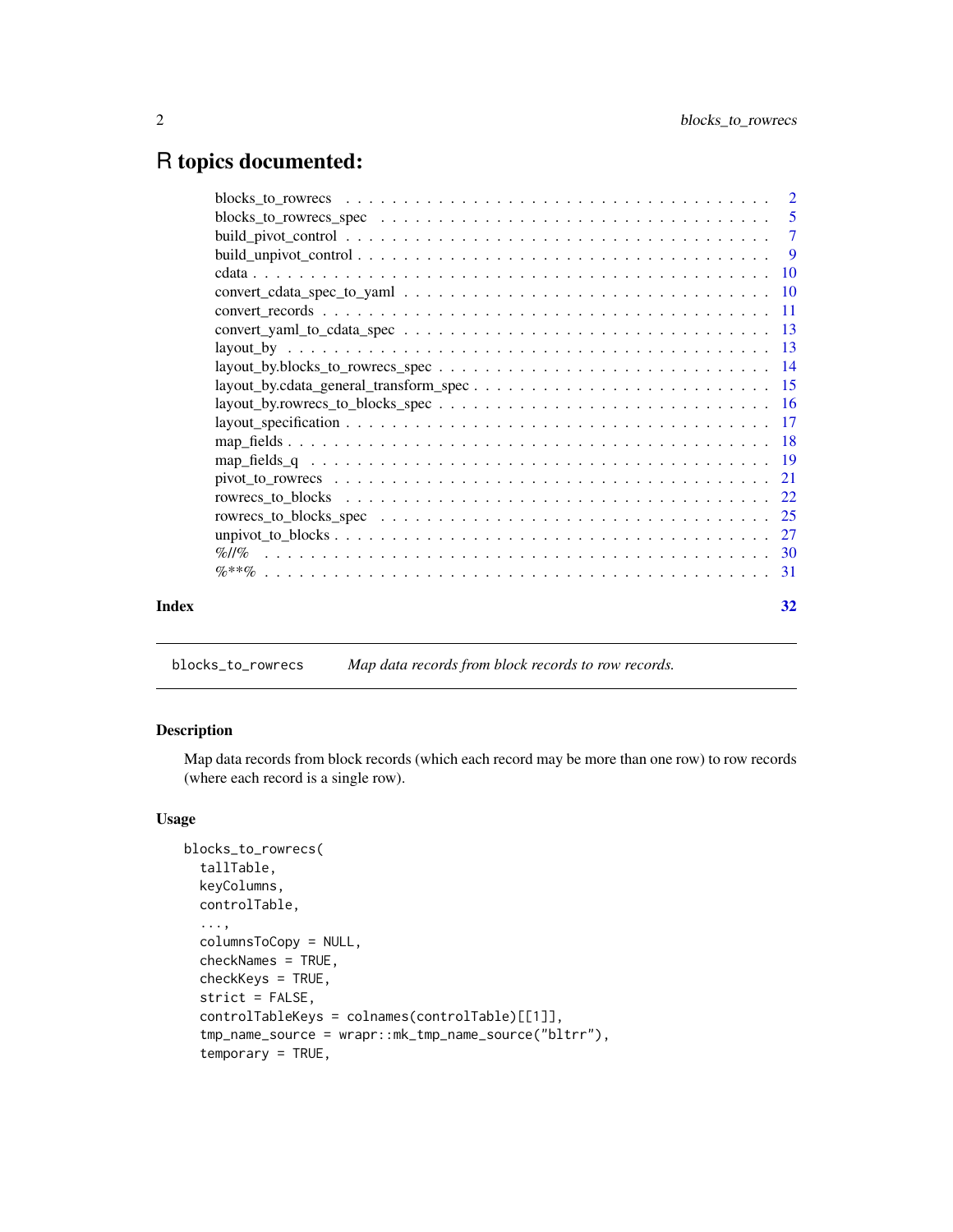```
allow_rqdatatable = FALSE
\lambda## Default S3 method:
blocks_to_rowrecs(
  tallTable,
 keyColumns,
  controlTable,
  ...,
  columnsToCopy = NULL,
  checkNames = TRUE,
  checkKeys = FALSE,
  strict = FALSE,
  controlTableKeys = colnames(controlTable)[[1]],
  tmp_name_source = wrapr::mk_tmp_name_source("btrd"),
  temporary = TRUE,
  allow_rqdatatable = FALSE
\mathcal{L}## S3 method for class 'relop'
blocks_to_rowrecs(
  tallTable,
 keyColumns,
  controlTable,
  ...,
  columnsToCopy = NULL,
  checkNames = TRUE,
  checkKeys = FALSE,
  strict = FALSE,
  controlTableKeys = colnames(controlTable)[[1]],
  tmp_name_source = wrapr::mk_tmp_name_source("bltrr"),
  temporary = TRUE,
  allow_rqdatatable = FALSE
\lambda
```

| tallTable        | data.frame containing data to be mapped (in-memory data.frame).        |  |
|------------------|------------------------------------------------------------------------|--|
| keyColumns       | character vector of column defining row groups                         |  |
| controlTable     | table specifying mapping (local data frame)                            |  |
| .                | force later arguments to be by name.                                   |  |
| columnsToCopy    | character, extra columns to copy.                                      |  |
| checkNames       | logical, if TRUE check names.                                          |  |
| checkKeys        | logical, if TRUE check keyColumns uniquely identify blocks (required). |  |
| strict           | logical, if TRUE check control table name forms                        |  |
| controlTableKeys |                                                                        |  |
|                  |                                                                        |  |

character, which column names of the control table are considered to be keys.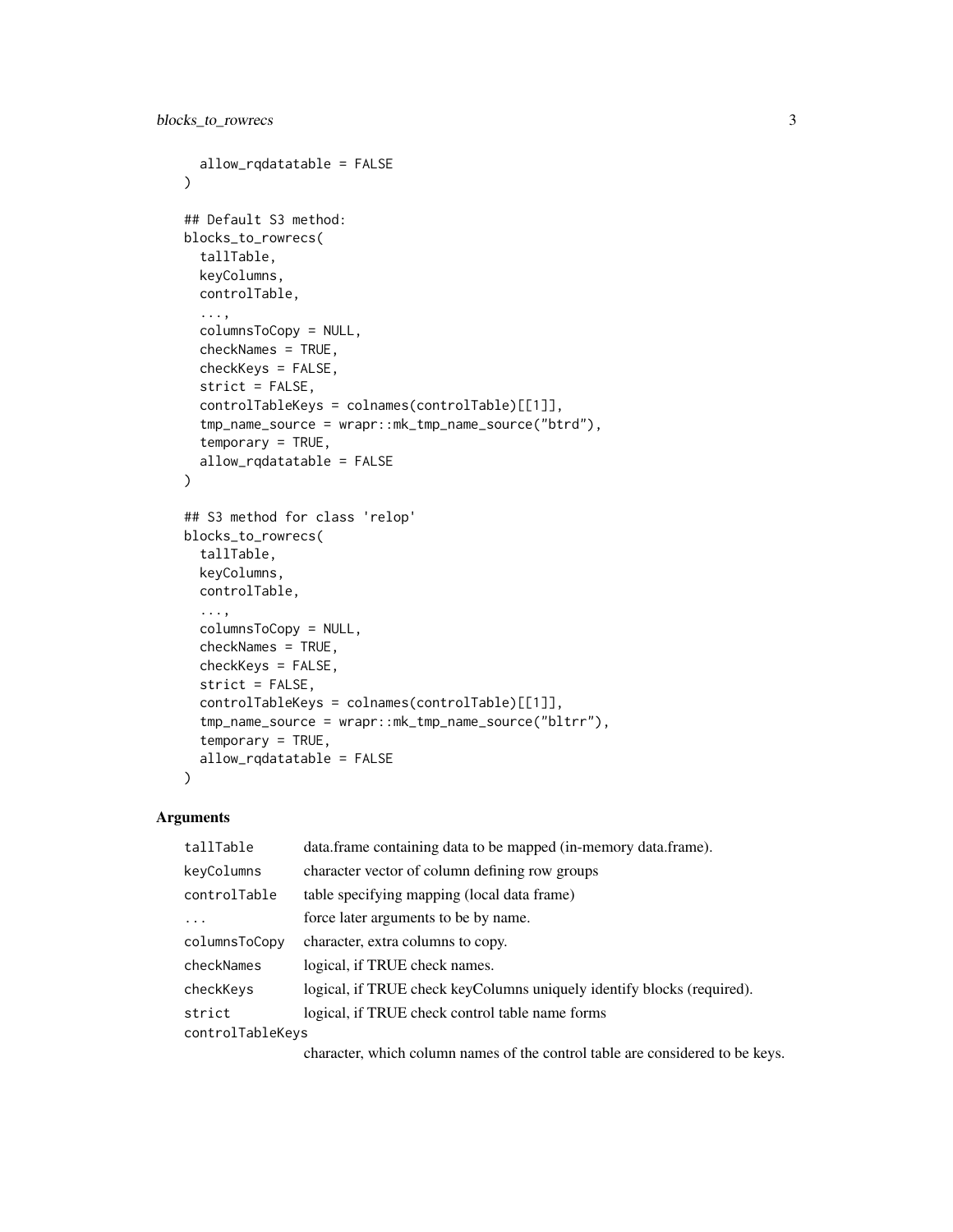```
tmp_name_source
                 a tempNameGenerator from cdata::mk_tmp_name_source()
temporary logical, if TRUE use temporary tables
allow_rqdatatable
                 logical, if TRUE allow rqdatatable shortcutting on simple conversions.
```
#### Details

The controlTable defines the names of each data element in the two notations: the notation of the tall table (which is row oriented) and the notation of the wide table (which is column oriented). controlTable[ , 1] (the group label) cross colnames(controlTable) (the column labels) are names of data cells in the long form. controlTable[ , 2:ncol(controlTable)] (column labels) are names of data cells in the wide form. To get behavior similar to tidyr::gather/spread one builds the control table by running an appropriate query over the data.

Some discussion and examples can be found here: [https://winvector.github.io/FluidData/](https://winvector.github.io/FluidData/FluidData.html) [FluidData.html](https://winvector.github.io/FluidData/FluidData.html) and here <https://github.com/WinVector/cdata>.

#### Value

wide table built by mapping key-grouped tallTable rows to one row per group

# See Also

[build\\_pivot\\_control](#page-6-1), [rowrecs\\_to\\_blocks](#page-21-1)

```
# pivot example
 d \leq - data.frame(meas = c('AUC', 'R2'),val = c(0.6, 0.2)cT <- build_pivot_control(d,
                            columnToTakeKeysFrom= 'meas',
                            columnToTakeValuesFrom= 'val')
 blocks_to_rowrecs(d,
                    keyColumns = NULL,
                    controlTable = cT)
d <- data.frame(meas = c('AUC', 'R2'),
                val = c(0.6, 0.2)cT <- build_pivot_control(
 d,
 columnToTakeKeysFrom= 'meas',
 columnToTakeValuesFrom= 'val')
ops <- rquery::local_td(d) %.>%
 blocks_to_rowrecs(.,
                    keyColumns = NULL,
                    controlTable = cT)
```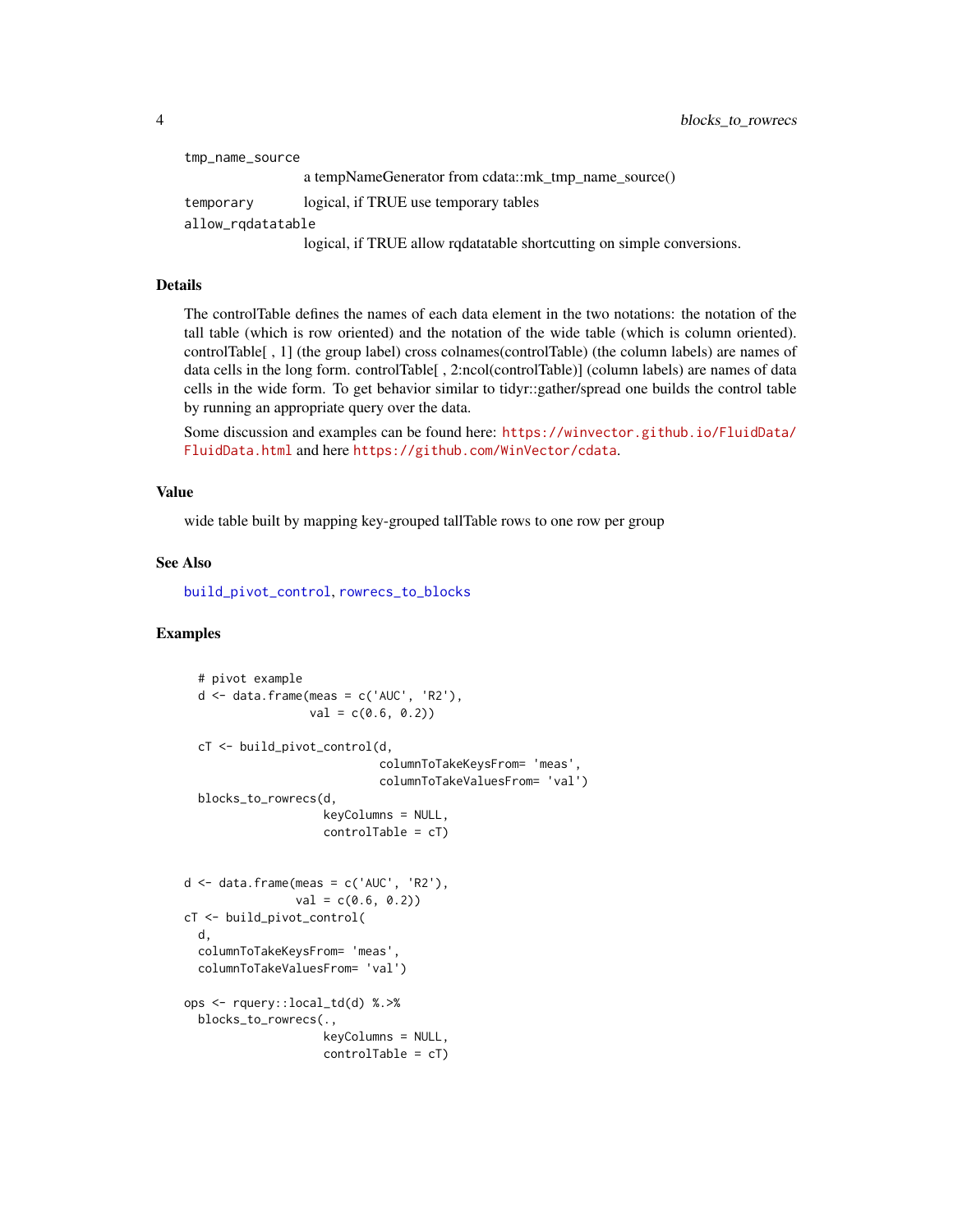```
cat(format(ops))
if(requireNamespace("rqdatatable", quietly = TRUE)) {
 library("rqdatatable")
 d %.>%
   ops %.>%
   print(.)
}
if(requireNamespace("RSQLite", quietly = TRUE)) {
 db <- DBI::dbConnect(RSQLite::SQLite(), ":memory:")
 DBI::dbWriteTable(db,
                    'd',
                    d,
                    overwrite = TRUE,
                    temporary = TRUE)
 db %.>%
   ops %.>%
   print(.)
 DBI::dbDisconnect(db)
}
```
blocks\_to\_rowrecs\_spec

*Create a block records to row records transform specification.*

#### Description

Create a block records to row records transform specification object that holds the pivot control table, specification of extra row keys, and control table keys.

# Usage

```
blocks_to_rowrecs_spec(
  controlTable,
  ...,
  recordKeys = character(0),
  controlTableKeys = colnames(controlTable)[[1]],
  checkNames = TRUE,
  checkKeys = TRUE,
  strict = FALSE,
  allow_rqdatatable = FALSE
\mathcal{L}
```
# Arguments

| controlTable | an all character data frame or cdata pivot control. |
|--------------|-----------------------------------------------------|
| .            | not used, force later arguments to bind by name.    |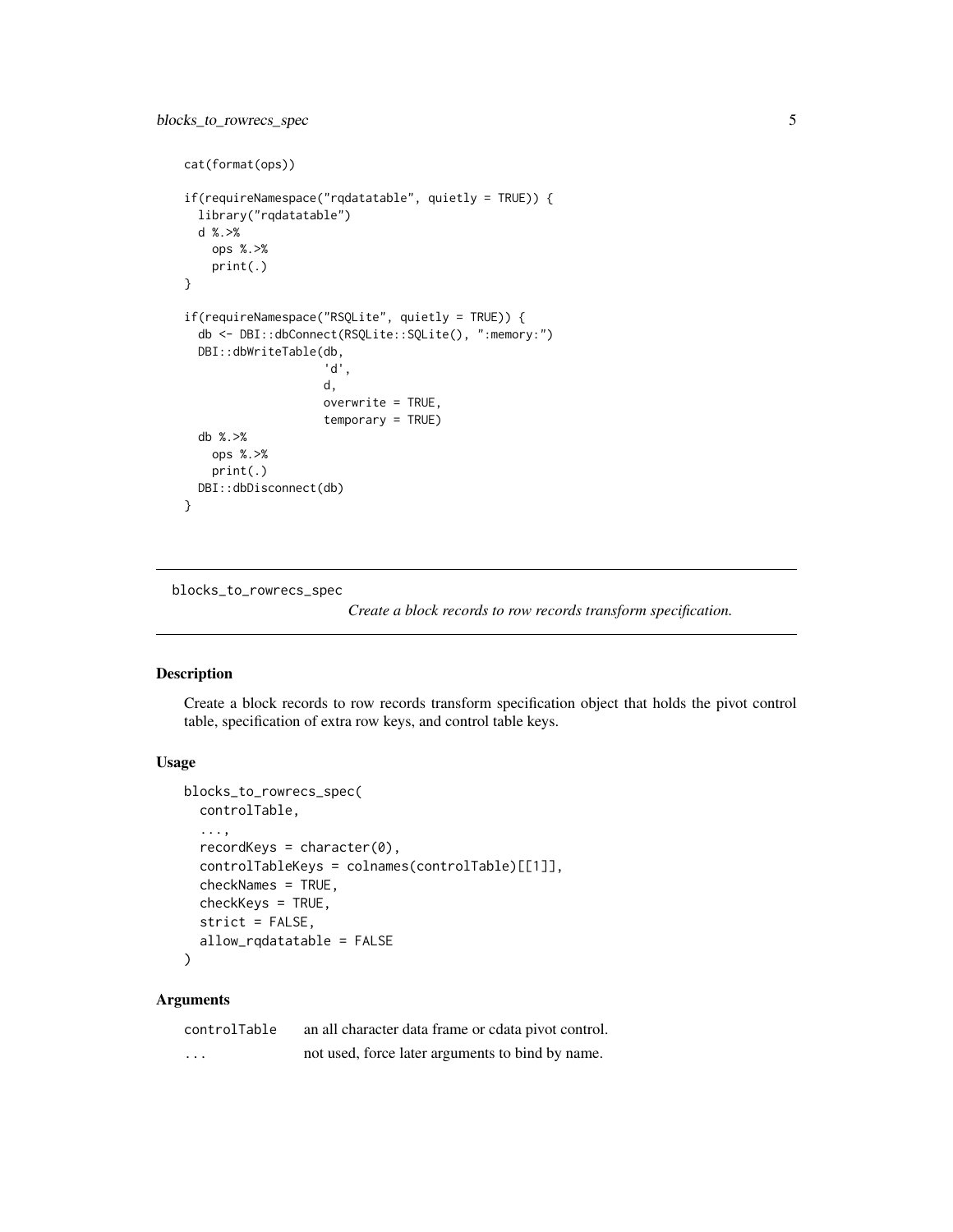| recordKeys        | vector of columns identifying records.                                 |  |
|-------------------|------------------------------------------------------------------------|--|
| controlTableKeys  |                                                                        |  |
|                   | vector of keying columns of the control Table.                         |  |
| checkNames        | passed to blocks_to_rowrecs.                                           |  |
| checkKeys         | passed to blocks_to_rowrecs.                                           |  |
| strict            | passed to blocks to rowrecs.                                           |  |
| allow_rqdatatable |                                                                        |  |
|                   | logical, if TRUE allow redatatable shortcutting on simple conversions. |  |

#### Value

a record specification object

```
d <- wrapr::build_frame(
 "id", "measure", "value" |
  1, "AUC", 0.7 |
  1 , "R2" , 0.4 |
  2 , "AUC" , 0.8 |
  2 , "R2" , 0.5 )
transform <- blocks_to_rowrecs_spec(
 wrapr::qchar_frame(
   "measure", "value" |
    "AUC", AUC |
    "R2", R2 ),
 recordKeys = "id")
print(transform)
d %.>% transform
inv_transform <- t(transform)
print(inv_transform)
# identity (in structure)
d %.>% transform %.>% inv_transform
# identity again (using .() "immediate" notation)
d %.>% transform %.>% .(t(transform))
```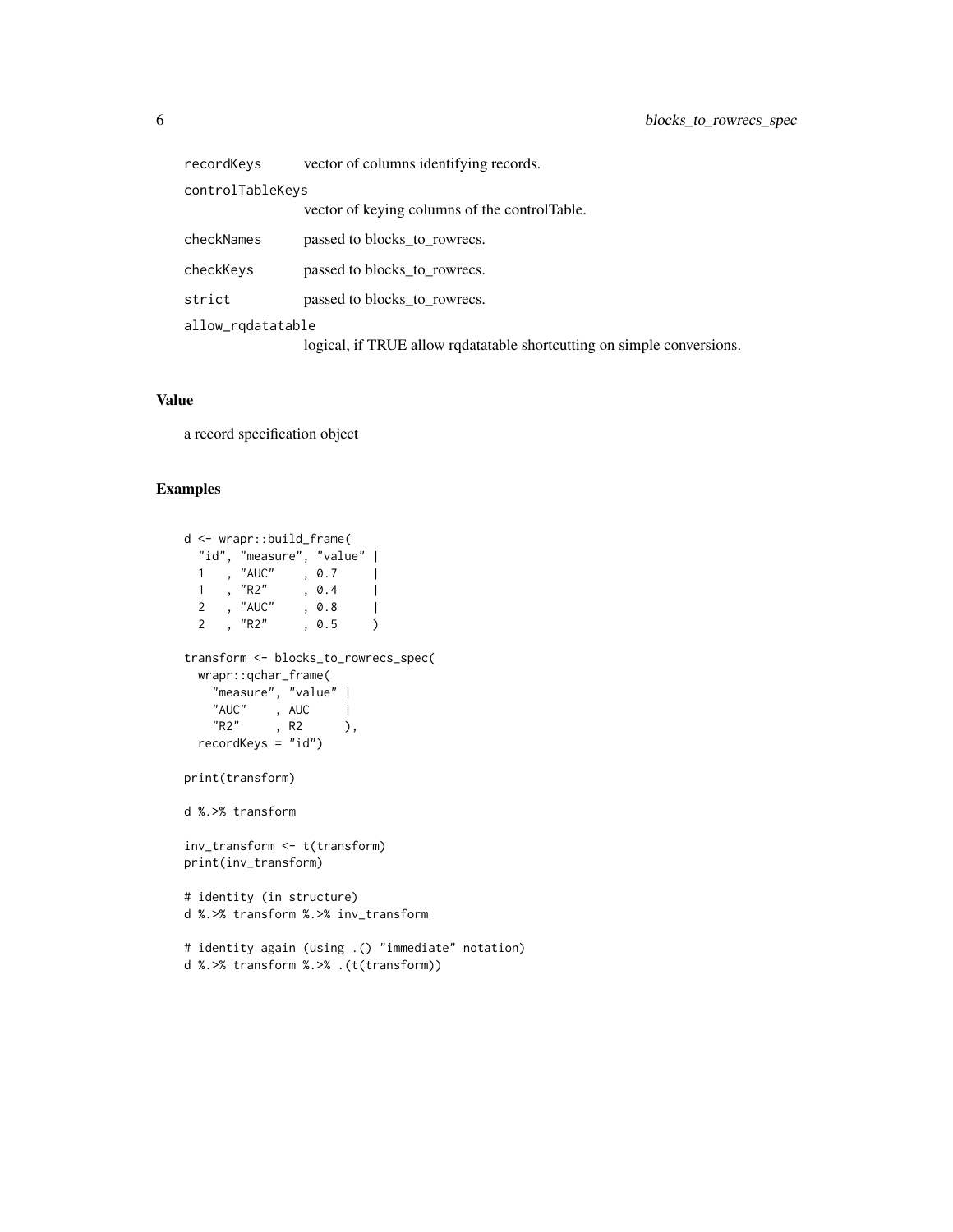<span id="page-6-1"></span><span id="page-6-0"></span>build\_pivot\_control *Build a blocks\_to\_rowrecs()/rowrecs\_to\_blocks() control table that specifies a pivot from a* data.frame*.*

# Description

Some discussion and examples can be found here: [https://winvector.github.io/FluidData/](https://winvector.github.io/FluidData/FluidData.html) [FluidData.html](https://winvector.github.io/FluidData/FluidData.html).

```
build_pivot_control(
  table,
  columnToTakeKeysFrom,
  columnToTakeValuesFrom,
  ...,
  prefix = columnToTakeKeysFrom,
  sep = NULL,tmp_name_source = wrapr::mk_tmp_name_source("bpc"),
  temporary = FALSE
)
## Default S3 method:
build_pivot_control(
  table,
  columnToTakeKeysFrom,
  columnToTakeValuesFrom,
  ...,
  prefix = columnToTakeKeysFrom,
  sep = NULL,tmp_name_source = wrapr::mk_tmp_name_source("bpcd"),
  temporary = TRUE
)
## S3 method for class 'relop'
build_pivot_control(
  table,
  columnToTakeKeysFrom,
  columnToTakeValuesFrom,
  ...,
 prefix = columnToTakeKeysFrom,
  sep = NULL,tmp_name_source = wrapr::mk_tmp_name_source("bpc"),
  temporary = FALSE
)
```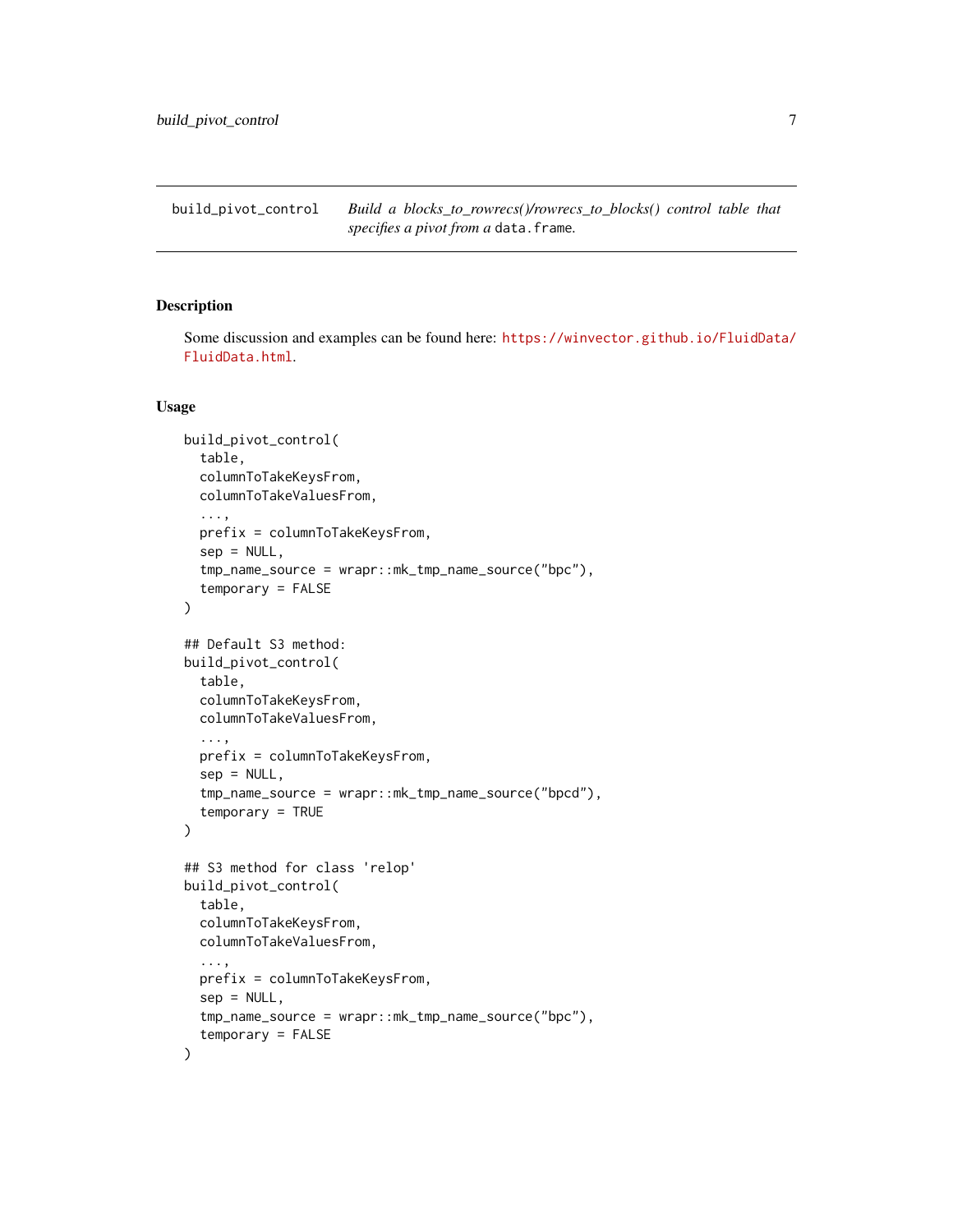<span id="page-7-0"></span>

| table                  | data.frame to scan for new column names (in-memory data.frame). |  |
|------------------------|-----------------------------------------------------------------|--|
| columnToTakeKeysFrom   |                                                                 |  |
|                        | character name of column build new column names from.           |  |
| columnToTakeValuesFrom |                                                                 |  |
|                        | character name of column to get values from.                    |  |
|                        | not used, force later args to be by name                        |  |
| prefix                 | column name prefix (only used when sep is not NULL)             |  |
| sep                    | separator to build complex column names.                        |  |
| tmp_name_source        |                                                                 |  |
|                        | a tempNameGenerator from cdata::mk_tmp_name_source()            |  |
| temporary              | logical, if TRUE use temporary tables                           |  |

# Value

control table

#### See Also

[blocks\\_to\\_rowrecs](#page-1-1)

```
d \le - data.frame(measType = c("wt", "ht"),
                  measValue = c(150, 6),
                  stringsAsFactors = FALSE)
  build_pivot_control(d,
                      'measType', 'measValue',
                      sep = '-'')d \leq - data.frame(measType = c("wt", "ht"),
                measValue = c(150, 6),
                stringsAsFactors = FALSE)
ops <- rquery::local_td(d) %.>%
  build_pivot_control(.,
                      'measType', 'measValue',
                      sep = '-'')cat(format(ops))
if(requireNamespace("rqdatatable", quietly = TRUE)) {
  library("rqdatatable")
 d %.>%
   ops %.>%
   print(.)
}
```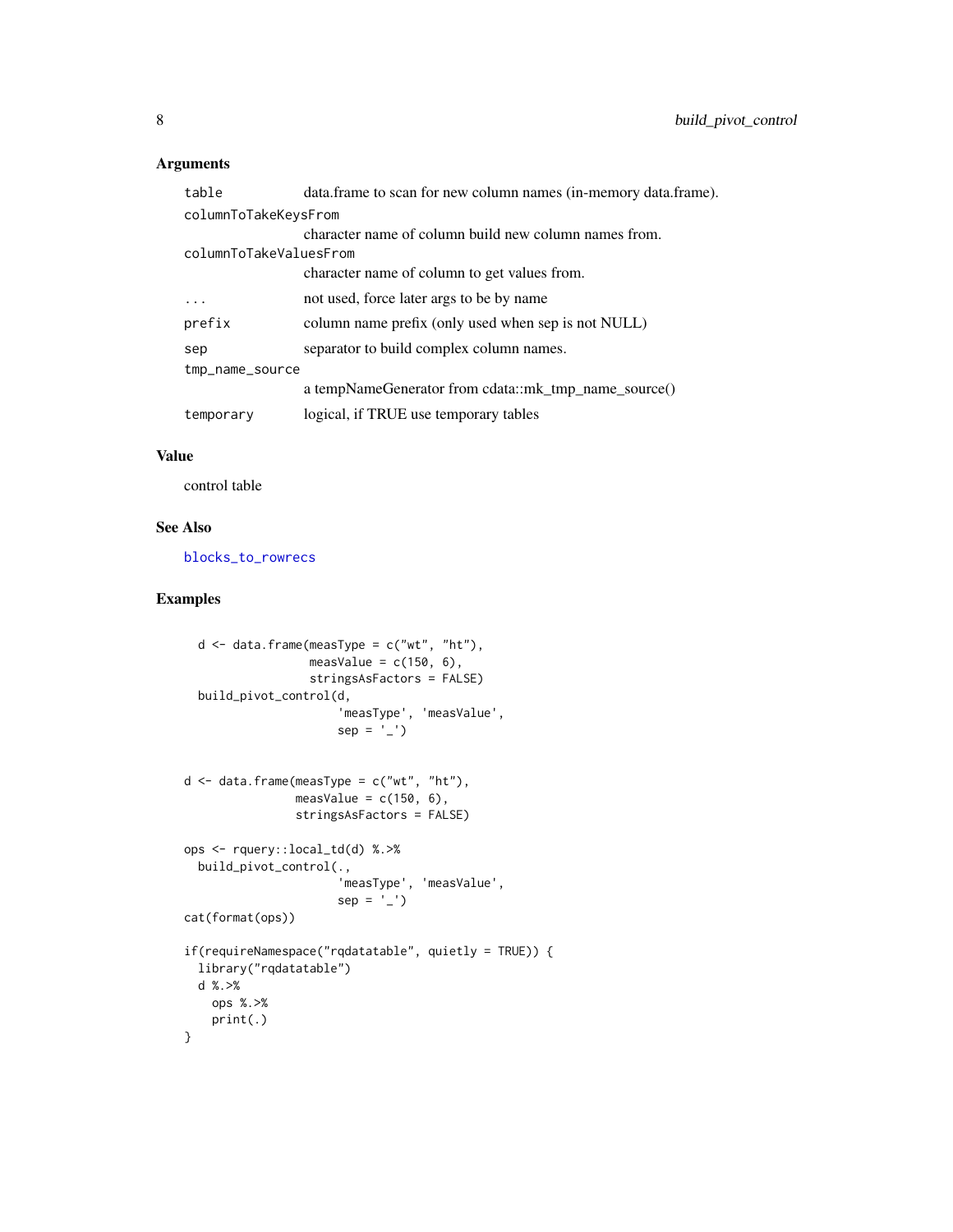```
if(requireNamespace("RSQLite", quietly = TRUE)) {
 db <- DBI::dbConnect(RSQLite::SQLite(), ":memory:")
 DBI::dbWriteTable(db,
                    'd',
                    d,
                    overwrite = TRUE,
                    temporary = TRUE)
 db %.>%
   ops %.>%
   print(.)
 DBI::dbDisconnect(db)
}
```
<span id="page-8-1"></span>build\_unpivot\_control *Build a rowrecs\_to\_blocks() control table that specifies a un-pivot (or "shred").*

# Description

Some discussion and examples can be found here: [https://winvector.github.io/FluidData/](https://winvector.github.io/FluidData/FluidData.html) [FluidData.html](https://winvector.github.io/FluidData/FluidData.html) and here <https://github.com/WinVector/cdata>.

#### Usage

```
build_unpivot_control(
  nameForNewKeyColumn,
  nameForNewValueColumn,
  columnsToTakeFrom,
  ...
)
```
#### Arguments

nameForNewKeyColumn

character name of column to write new keys in. nameForNewValueColumn character name of column to write new values in. columnsToTakeFrom character array names of columns to take values from. ... not used, force later args to be by name

# Value

control table

#### See Also

[rowrecs\\_to\\_blocks](#page-21-1)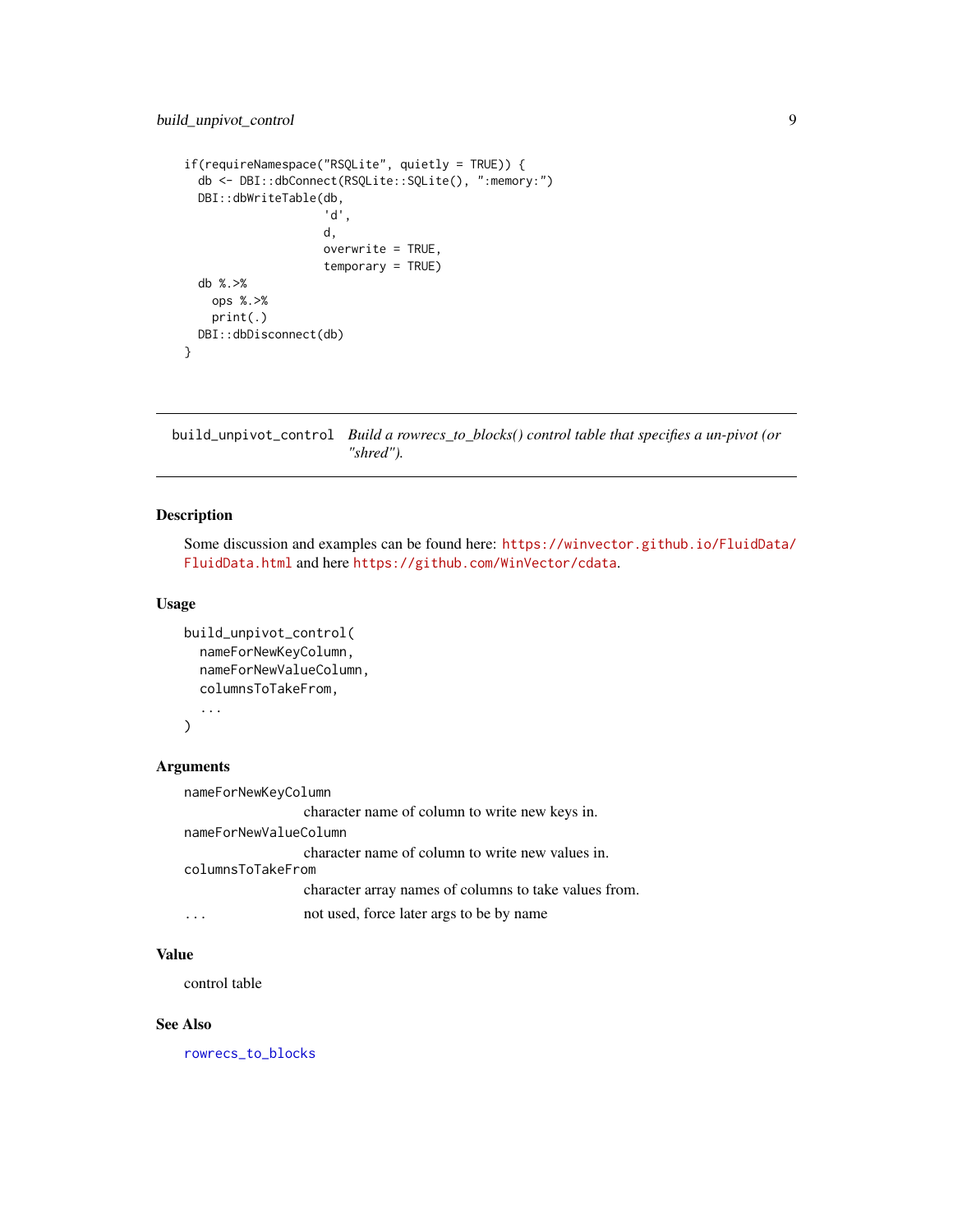#### <span id="page-9-0"></span>Examples

build\_unpivot\_control("measurmentType", "measurmentValue", c("c1", "c2"))

#### cdata cdata*: Fluid Data Transformations.*

### Description

Supplies implementations of higher order "fluid data" transforms. These transforms move data between rows and columns, are controlled by a graphical transformation specification, and have pivot and un-pivot as special cases. Large scale implementation is based on 'rquery', so should be usable on 'SQL' compliant data sources (include large systems such as 'PostgreSQL' and 'Spark'). This package introduces the idea of control table specification of data transforms (later aslo adapted from 'cdata' by 'tidyr'). A theory of fluid data transforms can be found in the following articles: <https://winvector.github.io/FluidData/FluidDataReshapingWithCdata.html>, [https://](https://github.com/WinVector/cdata) [github.com/WinVector/cdata](https://github.com/WinVector/cdata) and <https://winvector.github.io/FluidData/FluidData.html>.

```
convert_cdata_spec_to_yaml
```
*Convert a layout\_specification, blocks\_to\_rowrecs\_spec, or rowrecs\_to\_blocks\_spec to a simple object.*

# Description

Convert a layout\_specification, blocks\_to\_rowrecs\_spec, or rowrecs\_to\_blocks\_spec to a simple object.

#### Usage

```
convert_cdata_spec_to_yaml(spec)
```
#### Arguments

spec a layout\_specification, blocks\_to\_rowrecs\_spec, or rowrecs\_to\_blocks\_spec

#### Value

a simple object suitable for YAML serialization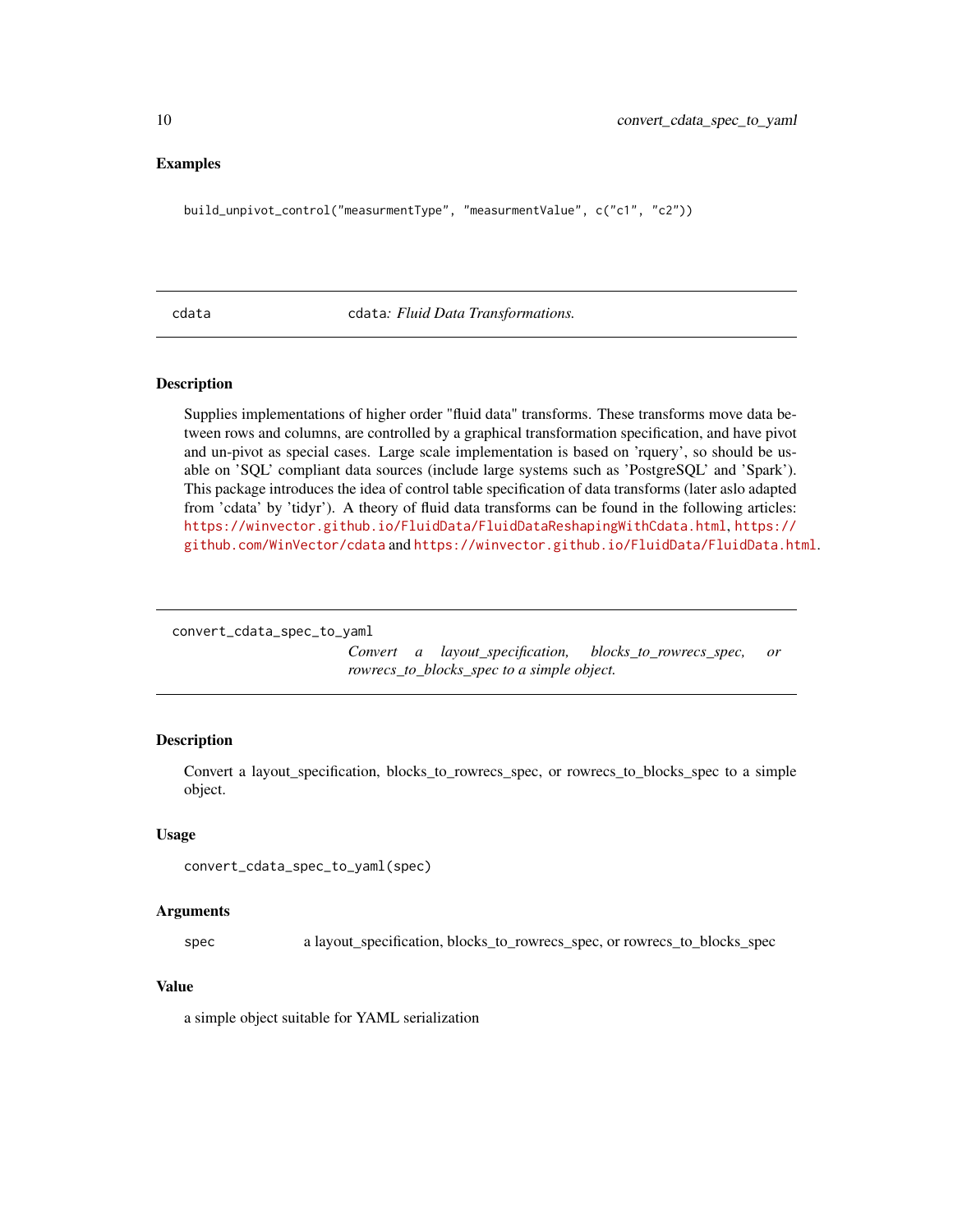<span id="page-10-0"></span>

# Description

General transform from arbitrary record shape to arbitrary record shape.

# Usage

```
convert_records(
  table,
  incoming_shape = NULL,
  outgoing_shape = NULL,
  ...,
  keyColumns = NULL,
  columnsToCopy_in = NULL,
  checkNames = TRUE,
  checkKeys = FALSE,
  strict = FALSE,
  incoming_controlTableKeys = colnames(incoming_shape)[[1]],
  outgoing_controlTableKeys = colnames(outgoing_shape)[[1]],
  tmp_name_source = wrapr::mk_tmp_name_source("crec"),
  temporary = TRUE,
  allow_rqdatatable_in = FALSE,
  allow_rqdatatable_out = FALSE
)
```
# Arguments

| data.frame or relop.                                                                                                             |
|----------------------------------------------------------------------------------------------------------------------------------|
| incoming_shape data.frame, definition of incoming record shape.                                                                  |
| outgoing_shape data.frame, defintion of outgoing record shape.                                                                   |
| force later arguments to bind by name.                                                                                           |
| character vector of column defining incoming row groups                                                                          |
| columnsToCopy_in                                                                                                                 |
| character array of incoming column names to copy.                                                                                |
| logical, if TRUE check names.                                                                                                    |
| logical, if TRUE check columnsToCopy form row keys (not a requirement, un-<br>less you want to be able to invert the operation). |
| logical, if TRUE check control table name forms.                                                                                 |
| incoming_controlTableKeys<br>character, which column names of the incoming control table are considered to<br>be keys.           |
|                                                                                                                                  |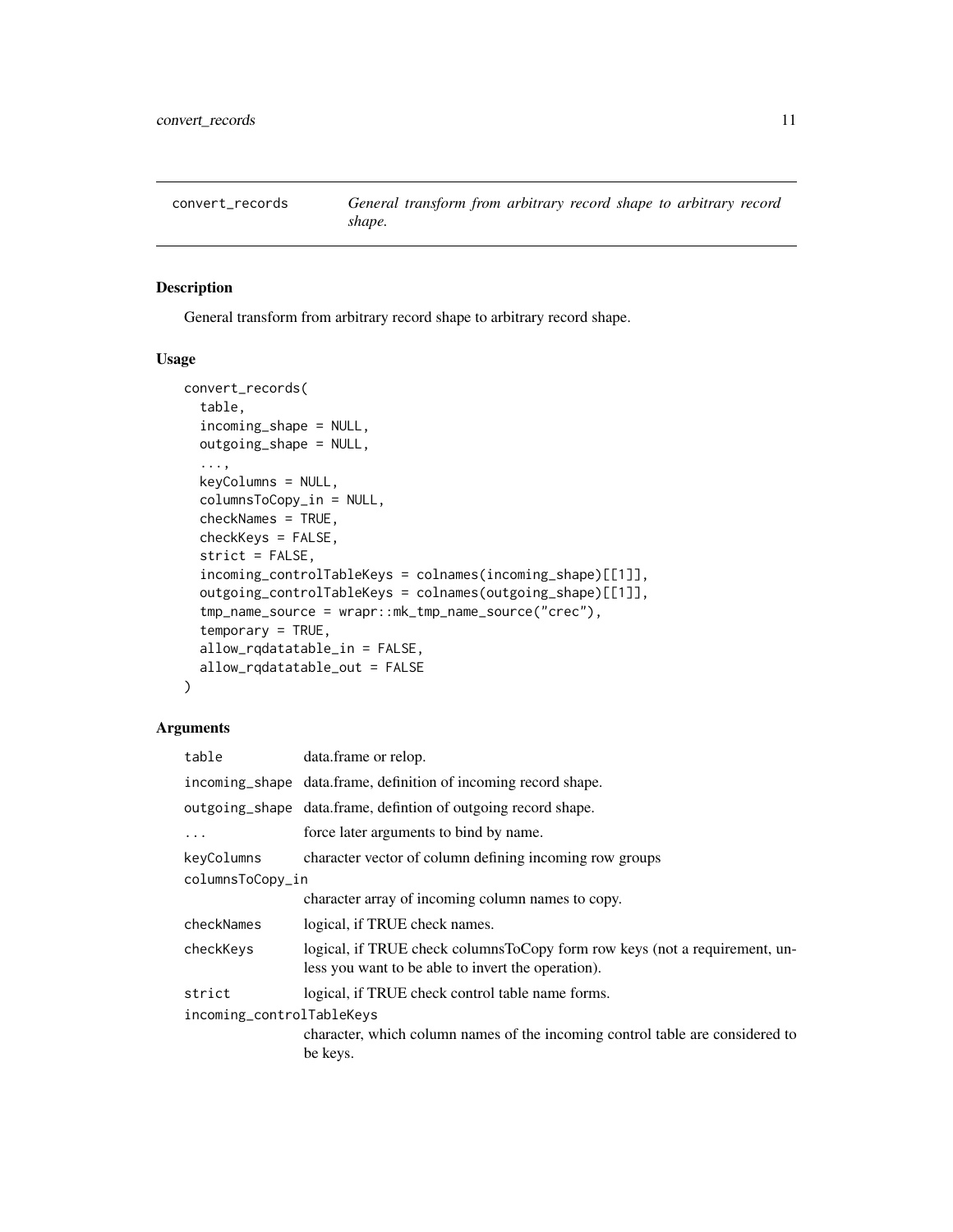| outgoing_controlTableKeys |                       |                                                                                           |
|---------------------------|-----------------------|-------------------------------------------------------------------------------------------|
|                           |                       | character, which column names of the outgoing control table are considered to<br>be keys. |
|                           | tmp_name_source       |                                                                                           |
|                           |                       | a tempNameGenerator from cdata::mk_tmp_name_source()                                      |
|                           | temporary             | logical, if TRUE use temporary tables                                                     |
| allow_rqdatatable_in      |                       |                                                                                           |
|                           |                       | logical, if TRUE allow redatatable shortcutting on simple conversions.                    |
|                           | allow_rqdatatable_out |                                                                                           |
|                           |                       | logical, if TRUE allow redatatable shortcutting on simple conversions.                    |

#### Value

processing pipeline or transformed table

#### Examples

```
incoming_shape <- qchar_frame(
 "row", "col1", "col2", "col3" |
 "row1", v11, v12, v13 |
 "row2", v21, v22, v23 |
 "row3", v31, v32, v33 )
outgoing_shape <- qchar_frame(
 "column", "row1", "row2", "row3" |
 "col1", v11, v21 , v31 |<br>"col2", v12, v22 , v32 |
          v12, v22 , v32 |
 "col3", v13, v23, v33)
data <- build_frame(
  'record_id', 'row', 'col1', 'col2', 'col3' |
 1, 'row1', 1, 2, 3 |
 1, 'row2', 4, 5, 6 |
 1, 'row3', 7, 8, 9 |
 1, 1^{\circ} 'row3', 7, 8, 9 |<br>2, 'row1', 11, 12, 13 |
 2, 'row2', 14, 15, 16 |
 2, 'row3', 17, 18, 19 )
print(data)
```

```
convert_records(
 data,
 keyColumns = 'record_id',
 incoming_shape = incoming_shape,
 outgoing_shape = outgoing_shape)
```
td <- rquery::local\_td(data)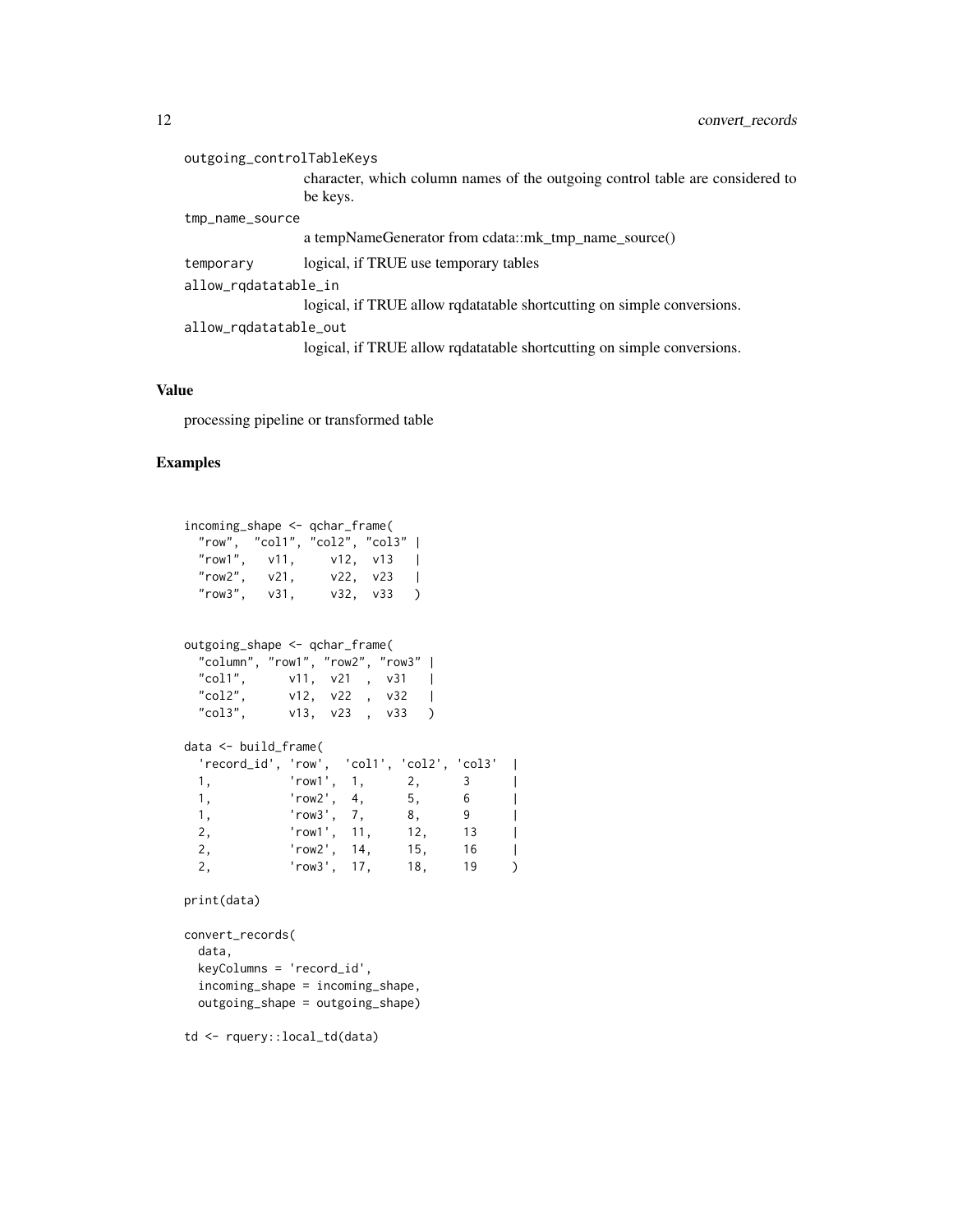```
ops <- convert_records(
  td,
  keyColumns = 'record_id',
  incoming_shape = incoming_shape,
  outgoing_shape = outgoing_shape)
cat(format(ops))
```
convert\_yaml\_to\_cdata\_spec

*Read a cdata record transform from a simple object (such as is imported from YAML).*

# Description

Read a cdata record transform from a simple object (such as is imported from YAML).

#### Usage

convert\_yaml\_to\_cdata\_spec(obj)

# Arguments

obj object to convert

# Value

cdata transform specification

layout\_by *Use transform spec to layout data.*

# Description

Use transform spec to layout data.

# Usage

layout\_by(transform, table)

# Arguments

| transform | object of class rowrecs_to_blocks_spec |
|-----------|----------------------------------------|
| table     | data.frame or relop.                   |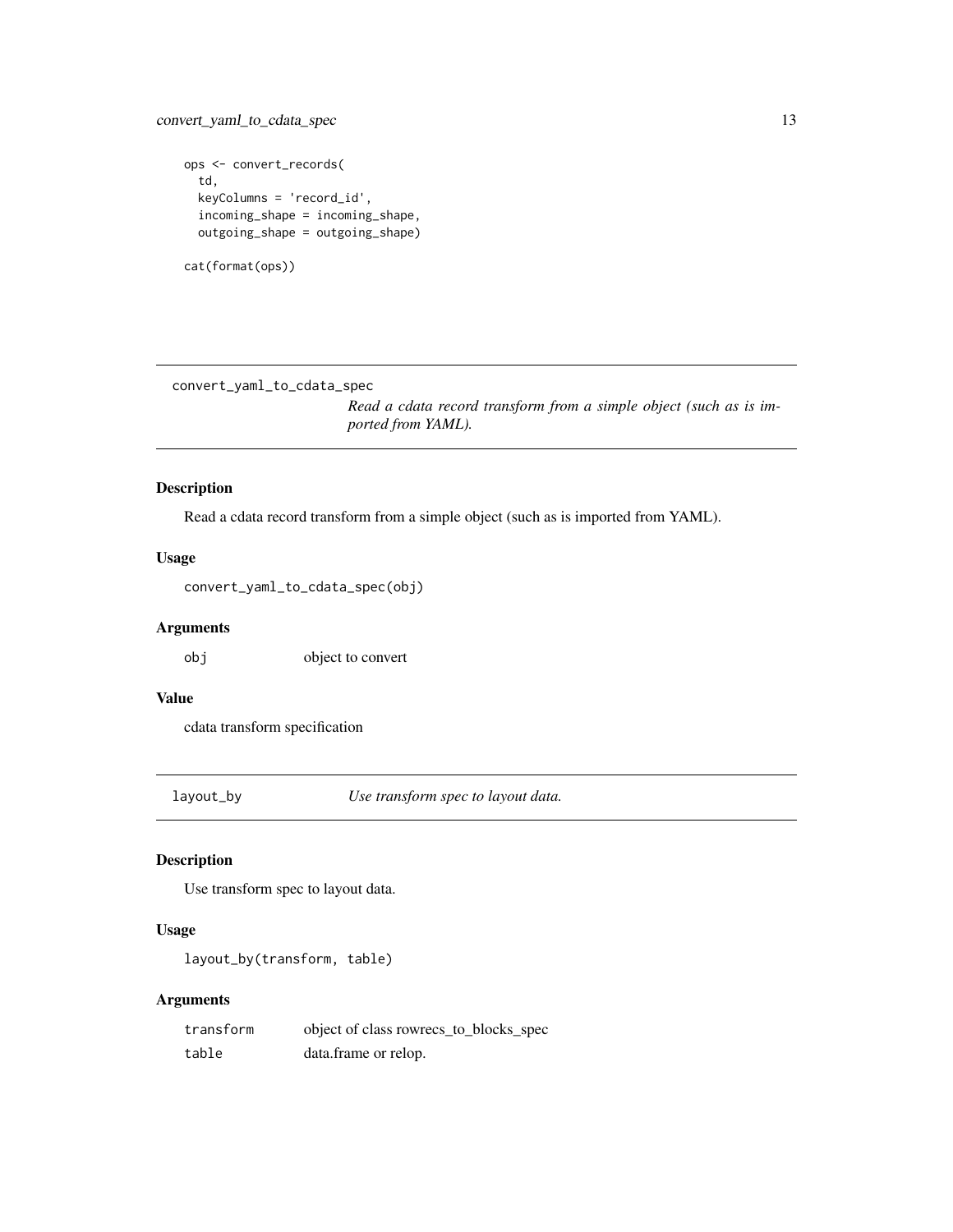# <span id="page-13-0"></span>Value

re-arranged data or data reference (relop).

# Examples

```
d <- wrapr::build_frame(
 "id" , "AUC", "R2" |
   1 , 0.7 , 0.4 |
   2 , 0.8 , 0.5 )
transform <- rowrecs_to_blocks_spec(
 wrapr::qchar_frame(
    "measure", "value" |
    "AUC" , AUC |
    "R2" , R2 ),
 recordKeys = "id")
print(transform)
layout_by(transform, d)
d <- wrapr::build_frame(
 "id", "measure", "value" |
 1 , "AUC" , 0.7 |<br>1 , "R2" , 0.4 |
 \begin{array}{ccccccccc}\n1 & , & ?R2" & , & 0.4 & | \\
2 & , & \end{array}2 , "AUC" , 0.8 |
 \frac{1}{2} , "R2" , 0.5 )
transform <- blocks_to_rowrecs_spec(
 wrapr::qchar_frame(
    "measure", "value" |
    "AUC" , AUC |<br>"R2" , R2 ),
   "R2", R2
 recordKeys = "id")
print(transform)
layout_by(transform, d)
```
layout\_by.blocks\_to\_rowrecs\_spec *Use transform spec to layout data.*

# Description

Use transform spec to layout data.

```
## S3 method for class 'blocks_to_rowrecs_spec'
layout_by(transform, table)
```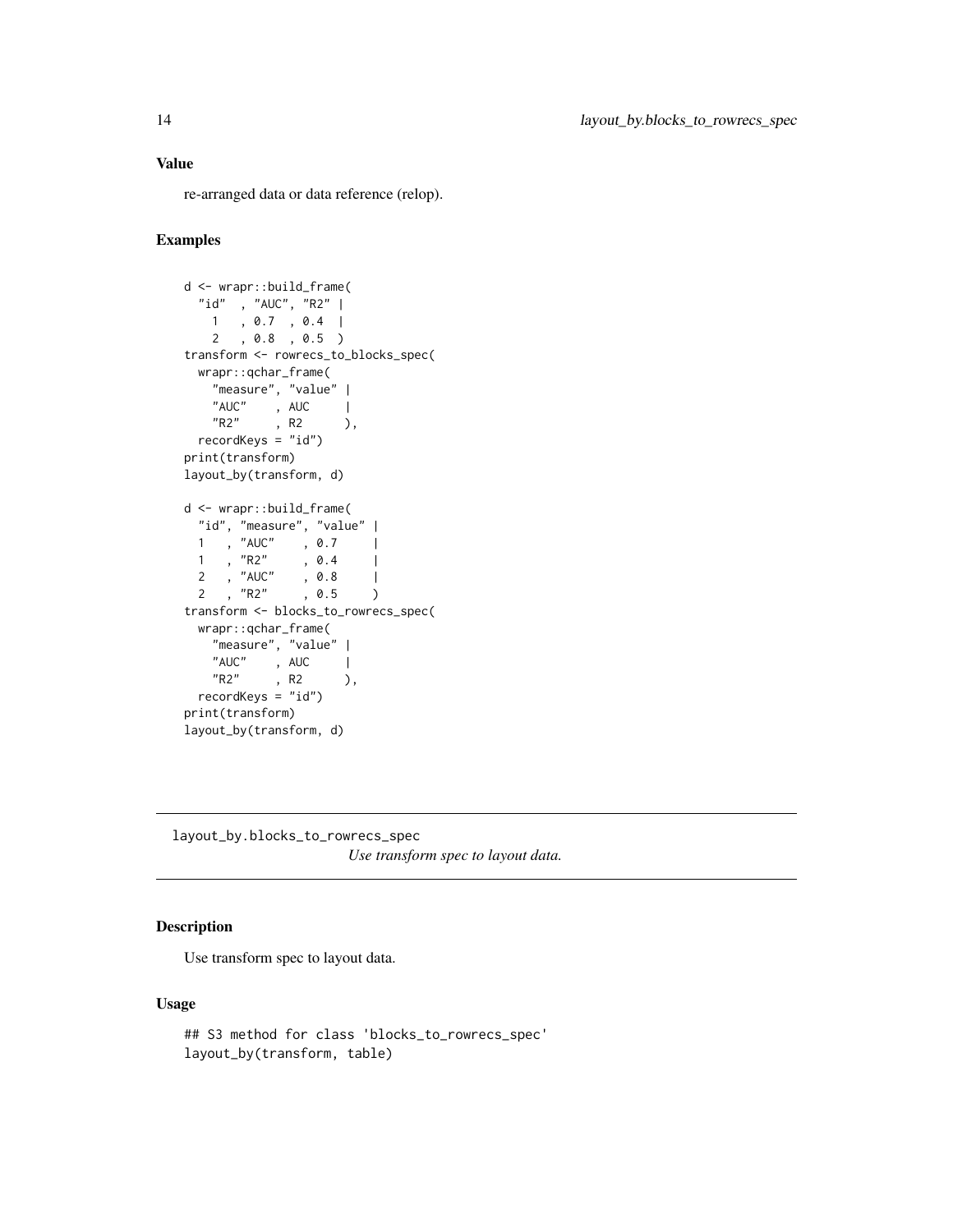<span id="page-14-0"></span>

| transform | object of class blocks_to_rowrecs_spec. |
|-----------|-----------------------------------------|
| table     | data.frame or relop.                    |

# Value

re-arranged data or data reference (relop).

# Examples

```
d <- wrapr::build_frame(
 "id", "measure", "value" |
 1 , "AUC" , 0.7 |<br>1 , "R2" , 0.4 |
  1 , "R2" , 0.4 |
  2 , "AUC" , 0.8 |
  2 , "R2" , 0.5 )
transform <- blocks_to_rowrecs_spec(
 wrapr::qchar_frame(
   "measure", "value" |
   "AUC" , AUC |
   "R2" , R2 ),
 recordKeys = "id")
print(transform)
layout_by(transform, d)
```
layout\_by.cdata\_general\_transform\_spec *Use transform spec to layout data.*

# Description

Use transform spec to layout data.

#### Usage

```
## S3 method for class 'cdata_general_transform_spec'
layout_by(transform, table)
```
# Arguments

| transform | object of class blocks_to_rowrecs_spec. |
|-----------|-----------------------------------------|
| table     | data.frame or relop.                    |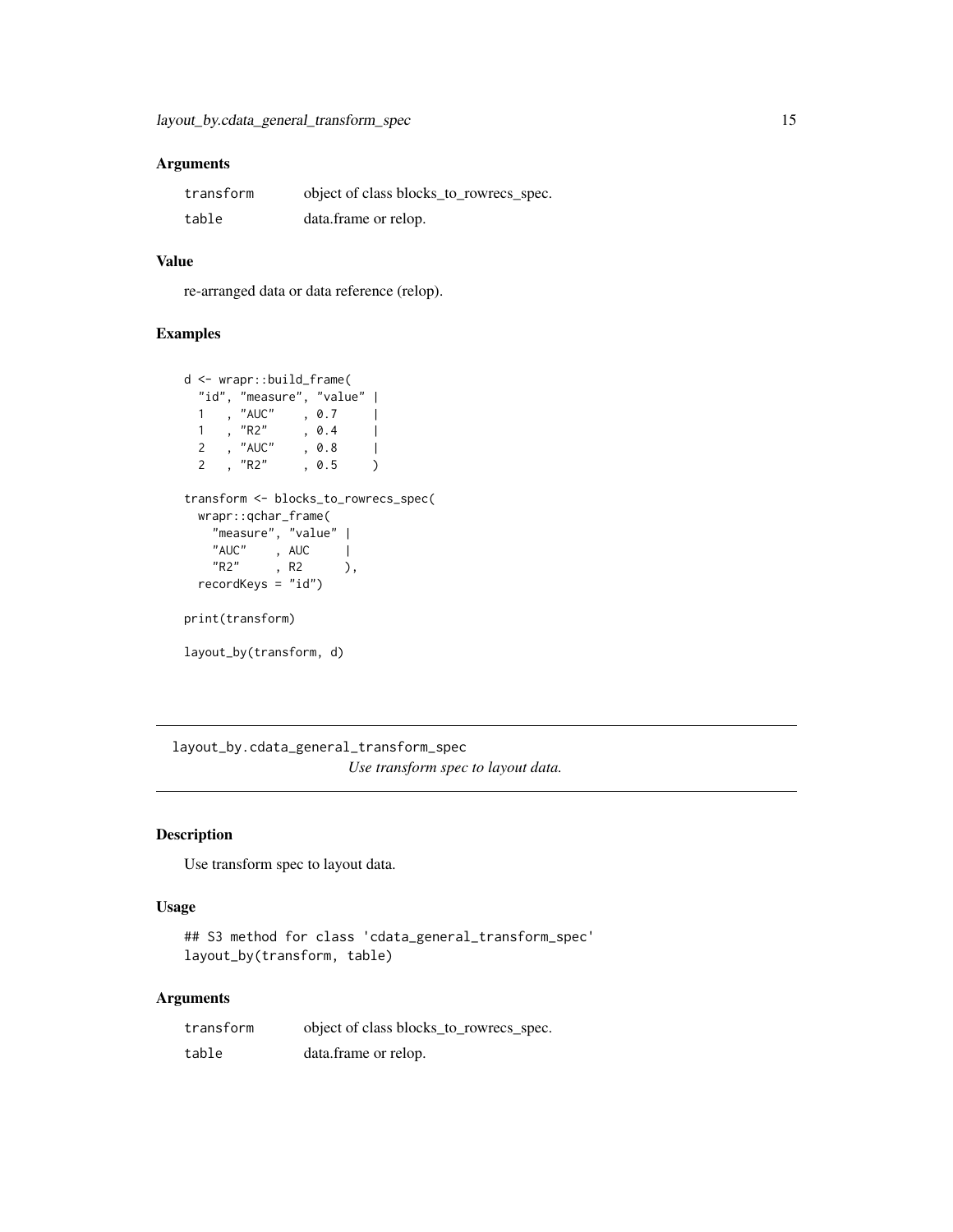<span id="page-15-0"></span>Value

re-arranged data or data reference (relop).

layout\_by.rowrecs\_to\_blocks\_spec *Use transform spec to layout data.*

# Description

Use transform spec to layout data.

# Usage

## S3 method for class 'rowrecs\_to\_blocks\_spec' layout\_by(transform, table)

# Arguments

| transform | object of class rowrecs_to_blocks_spec |
|-----------|----------------------------------------|
| table     | data.frame or relop.                   |

#### Value

re-arranged data or data reference (relop).

# Examples

```
d <- wrapr::build_frame(
 "id" , "AUC", "R2" |
   1 , 0.7 , 0.4 |
   2 , 0.8 , 0.5 )
transform <- rowrecs_to_blocks_spec(
 wrapr::qchar_frame(
   "measure", "value" |
   "AUC" , AUC |<br>"R2" , R2 )
           , R2 ),
 recordKeys = "id")
print(transform)
```
layout\_by(transform, d)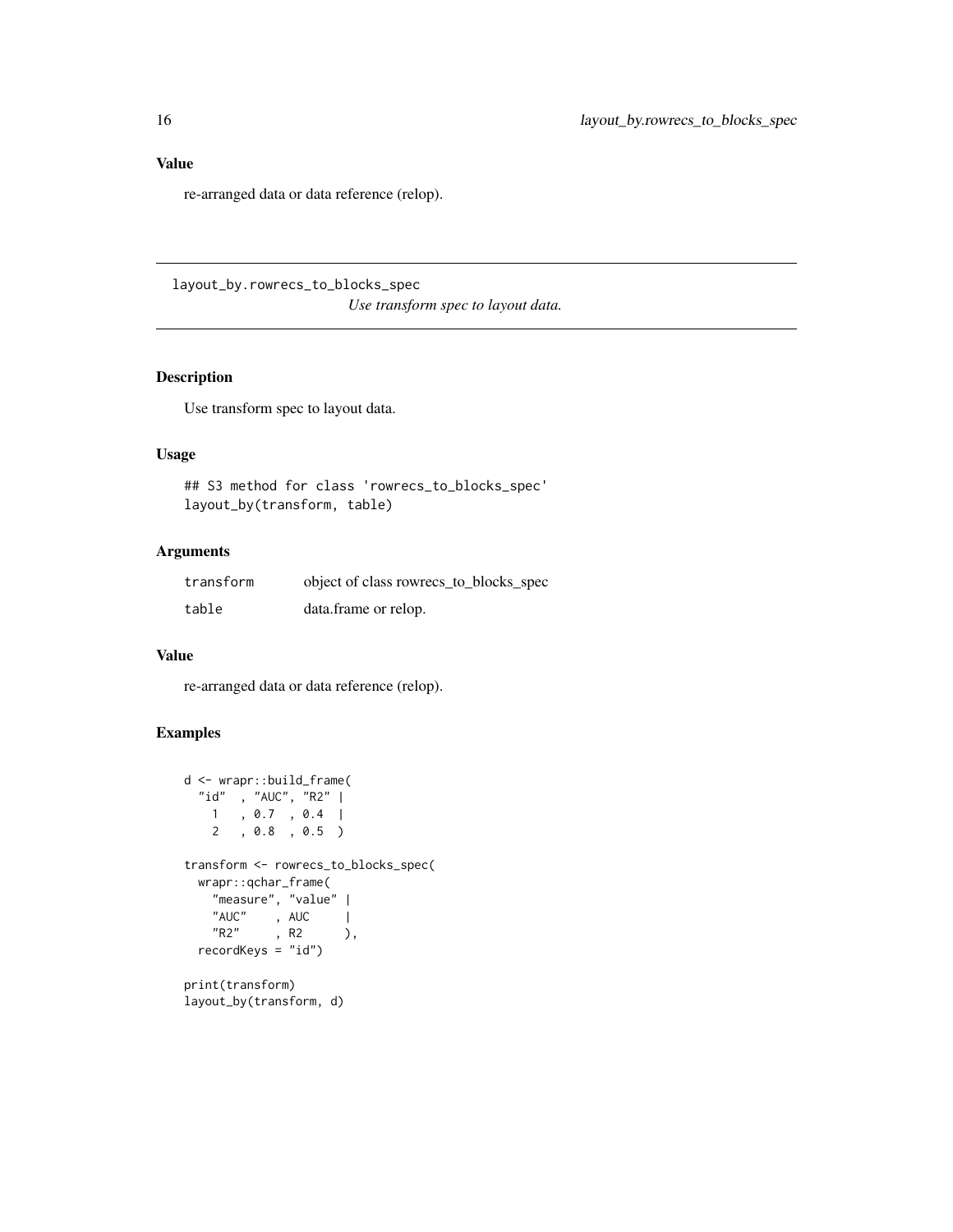<span id="page-16-0"></span>layout\_specification *Create a record to record spec.*

#### Description

Create a general record to record transform specification.

# Usage

```
layout_specification(
  incoming_shape = NULL,
 outgoing_shape = NULL,
  ...,
  recordKeys = character(0),
  incoming_controlTableKeys = colnames(incoming_shape)[[1]],
 outgoing_controlTableKeys = colnames(outgoing_shape)[[1]],
  checkNames = TRUE,
  checkKeys = TRUE,
  strict = FALSE,
  allow_rqdatatable_in = FALSE,
 allow_rqdatatable_out = FALSE
\mathcal{L}
```
# Arguments

|                           | incoming_shape data.frame, definition of incoming record shape.                           |  |
|---------------------------|-------------------------------------------------------------------------------------------|--|
|                           | outgoing_shape data.frame, defintion of outgoing record shape.                            |  |
| $\cdots$                  | not used, force later arguments to bind by name.                                          |  |
| recordKevs                | vector of columns identifying records.                                                    |  |
| incoming_controlTableKeys |                                                                                           |  |
|                           | character, which column names of the incoming control table are considered to<br>be keys. |  |
| outgoing_controlTableKeys |                                                                                           |  |
|                           | character, which column names of the outgoing control table are considered to<br>be keys. |  |
| checkNames                | passed to rowrecs_to_blocks.                                                              |  |
| checkKeys                 | passed to rowrecs_to_blocks.                                                              |  |
| strict                    | passed to rowrecs_to_blocks.                                                              |  |
| allow_rqdatatable_in      |                                                                                           |  |
|                           | logical, if TRUE allow rqdatatable shortcutting on simple conversions.                    |  |
| allow_rqdatatable_out     |                                                                                           |  |
|                           |                                                                                           |  |

logical, if TRUE allow rqdatatable shortcutting on simple conversions.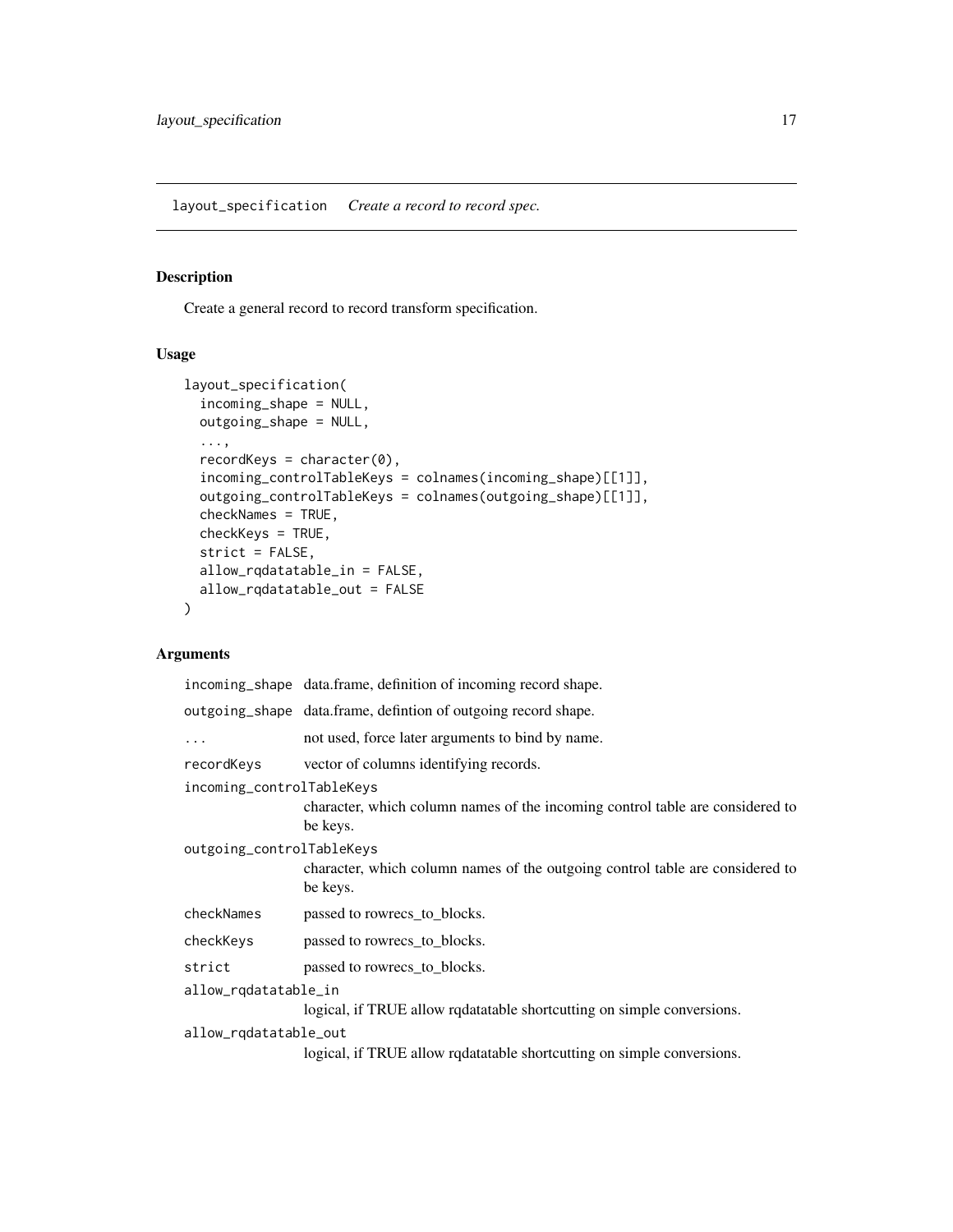#### <span id="page-17-0"></span>Value

a record specification object

#### Examples

```
incoming_shape <- qchar_frame(
 "row", "col1", "col2", "col3" |
 "row1", v11, v12, v13 |
 "row2", v21, v22, v23 |<br>"row3", v31, v32, v33 )
 "row3", v31, v32, v33 )
outgoing_shape <- qchar_frame(
 "column", "row1", "row2", "row3" |
 "col1", v11, v21 , v31 |<br>"col2", v12, v22 , v32 |
          v12, v22 , v32 |
 "col3", v13, v23, v33)
data <- build_frame(
  'record_id', 'row', 'col1', 'col2', 'col3' |
 1, 'row1', 1, 2, 3 |
 1, 'row2', 4, 5, 6 |
 1, 'row3', 7, 8, 9 |
 2, 'row1', 11, 12, 13 |
 2, 'row2', 14, 15, 16 |
 2, 'row3', 17, 18, 19 )
print(data)
layout <- layout_specification(
 incoming_shape = incoming_shape,
 outgoing_shape = outgoing_shape,
 recordKeys = 'record_id')
print(layout)
data %.>% layout
data %.>% layout %.>% .(t(layout))
```
map\_fields *Map field values from one column into new derived columns (takes a* data.frame*).*

#### Description

Map field values from one column into new derived columns (takes a data.frame).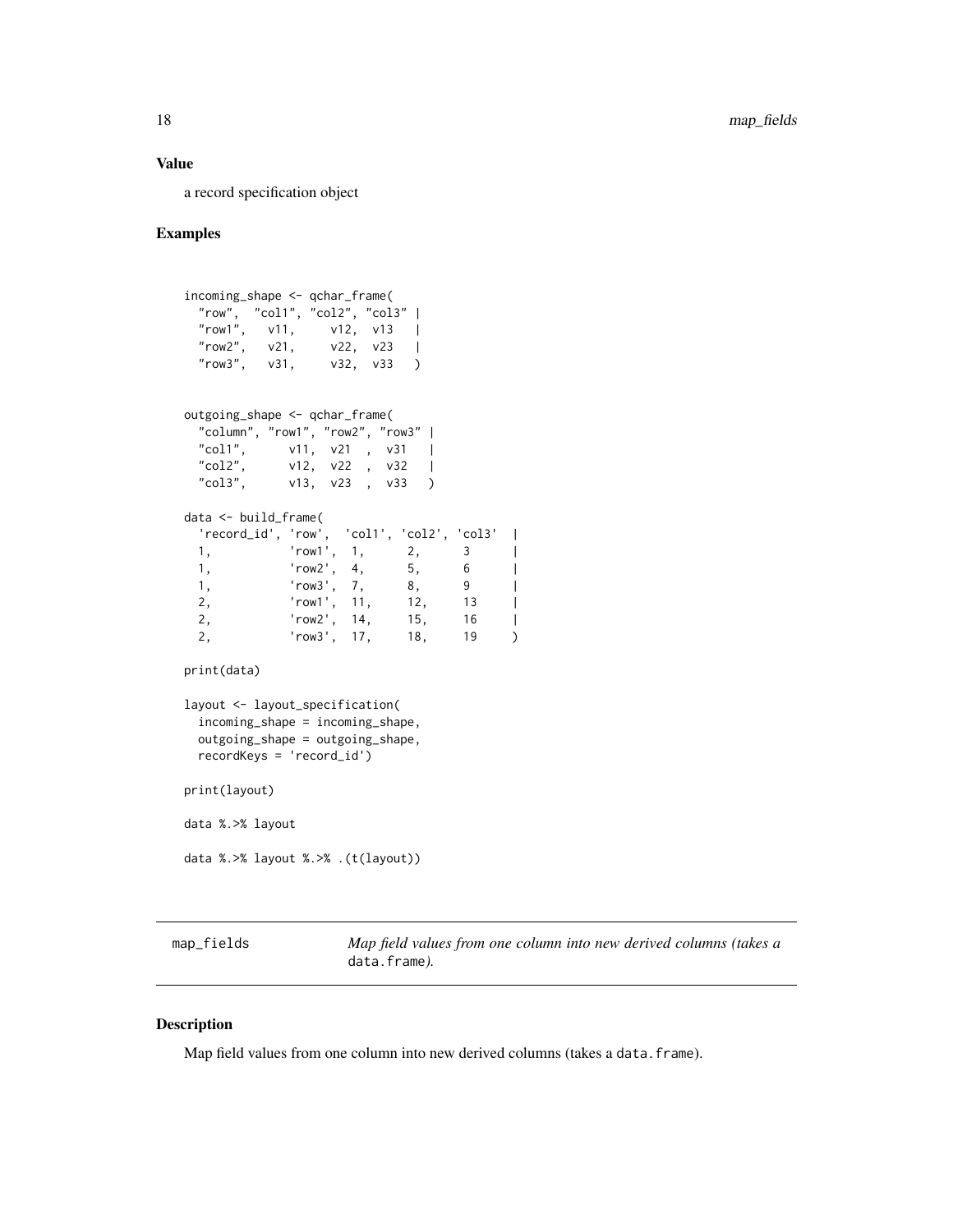# <span id="page-18-0"></span>map\_fields\_q 19

# Usage

map\_fields(d, cname, m)

#### Arguments

| d     | name of table to re-map.                                                                                    |
|-------|-------------------------------------------------------------------------------------------------------------|
| cname | name of column to re-map.                                                                                   |
| m     | name of table of data describing the mapping (cname column is source, derived<br>columns are destinations). |

# Value

re-mapped table

# Examples

```
d <- data.frame(what = c("acc", "loss",
                         "val_acc", "val_loss"),
                score = c(0.8, 1.2,0.7, 1.7),
                stringsAsFactors = FALSE)
m <- data.frame(what = c("acc", "loss",
                         "val_acc", "val_loss"),
                measure = c("accuracy", "log-loss",
                             "accuracy", "log-loss"),
                dataset = c("train", "train", "validation", "validation"),
                stringsAsFactors = FALSE)
map_fields(d, 'what', m)
```
map\_fields\_q *Map field values from one column into new derived columns (query based, takes name of table).*

#### Description

Map field values from one column into new derived columns (query based, takes name of table).

```
map_fields_q(
  dname,
  cname,
  mname,
 my_db,
  rname,
  ...,
```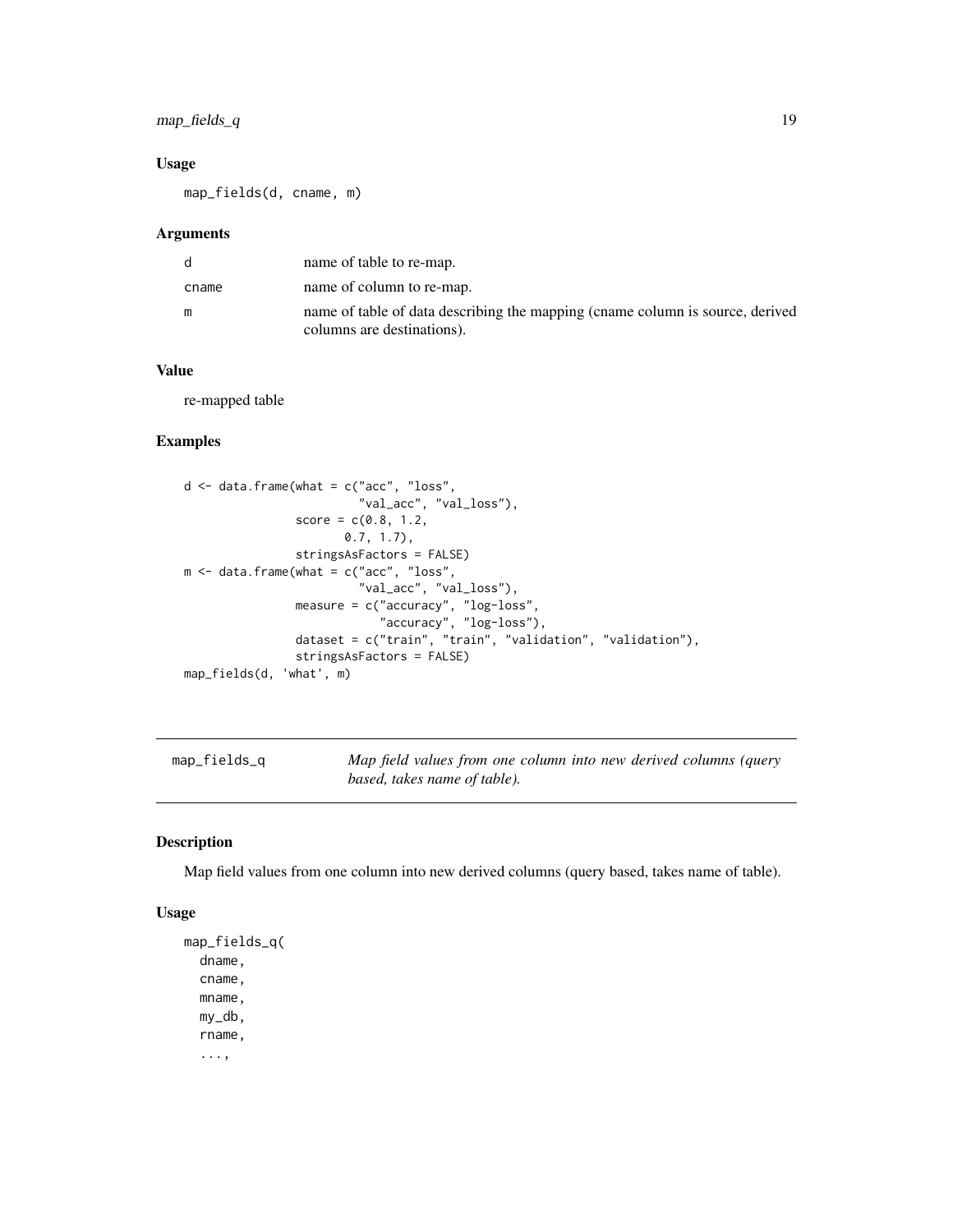```
d_qualifiers = NULL,
 m_qualifiers = NULL
\lambda
```

| dname        | name of table to re-map.                                                                                    |
|--------------|-------------------------------------------------------------------------------------------------------------|
| cname        | name of column to re-map.                                                                                   |
| mname        | name of table of data describing the mapping (cname column is source, derived<br>columns are destinations). |
| my_db        | database handle.                                                                                            |
| rname        | name of result table.                                                                                       |
| $\cdots$     | force later arguments to be by name.                                                                        |
| d_qualifiers | optional named ordered vector of strings carrying additional db hierarchy terms,<br>such as schema.         |
| m_qualifiers | optional named ordered vector of strings carrying additional db hierarchy terms,<br>such as schema.         |

# Value

re-mapped table

```
if (requireNamespace("DBI", quietly = TRUE) &&
 requireNamespace("RSQLite", quietly = TRUE)) {
 my_db <- DBI::dbConnect(RSQLite::SQLite(),
                          ":memory:")
 DBI::dbWriteTable(
   my_db,
   'd',
   data.frame(what = c("acc", "loss",
                        "val_acc", "val_loss"),
              score = c(0.8, 1.2,0.7, 1.7),
              stringsAsFactors = FALSE),
   overwrite = TRUE,
   temporary = TRUE)
 DBI::dbWriteTable(
   my_db,
    'm',
   data.frame(what = c("acc", "loss",
                       "val_acc", "val_loss"),
               measure = c("accuracy", "log-loss",
                           "accuracy", "log-loss"),
              dataset = c("train", "train", "validation", "validation"),
              stringsAsFactors = FALSE),
   overwrite = TRUE,
```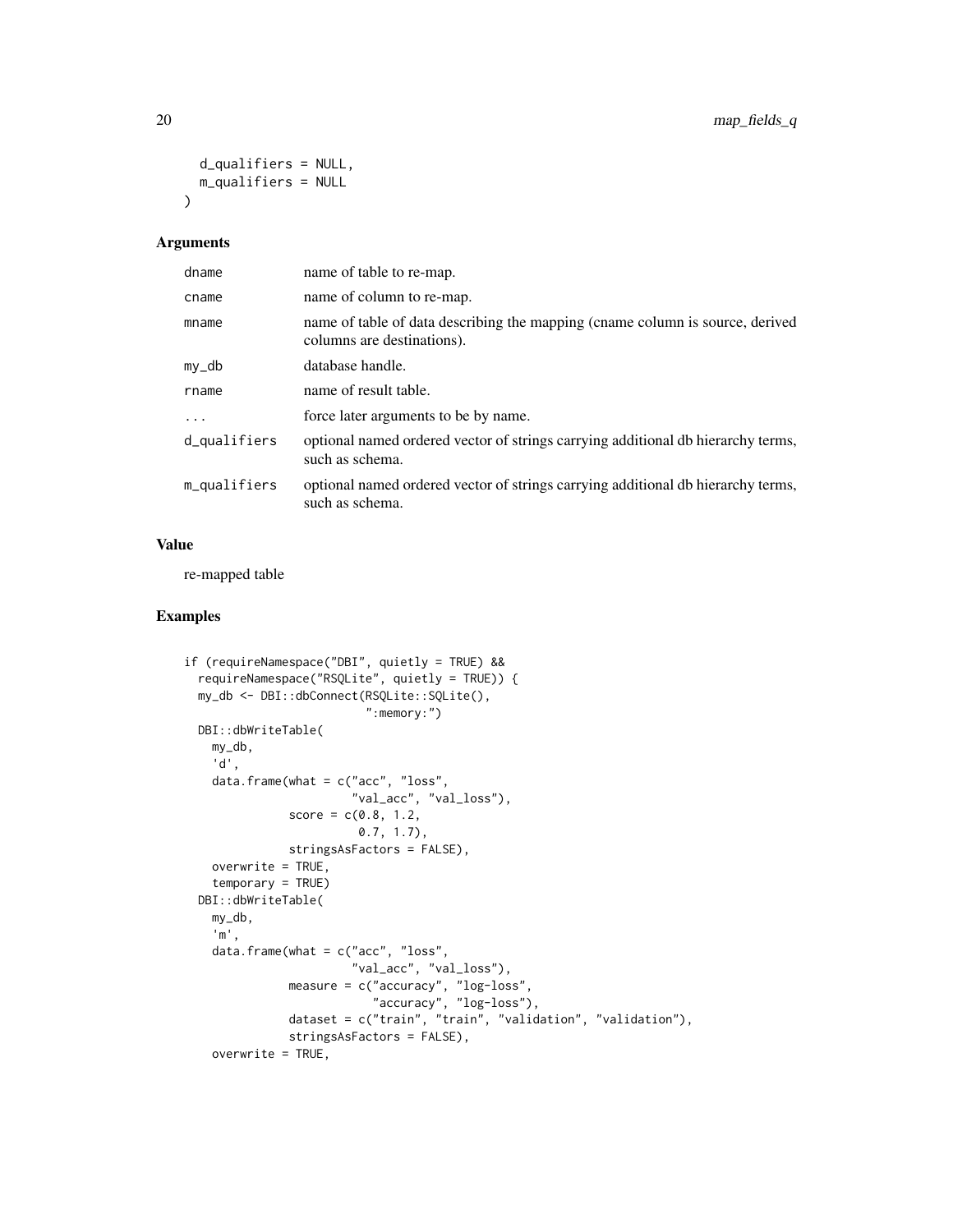```
temporary = TRUE)
 map_fields_q('d', 'what', 'm', my_db, "dm")
 cdata::qlook(my_db, 'dm')
 DBI::dbDisconnect(my_db)
}
```
<span id="page-20-1"></span>pivot\_to\_rowrecs *Map data records from block records that have one row per measurement value to row records.*

# Description

Map data records from block records (where each record may be more than one row) to row records (where each record is a single row). Values specified in rowKeyColumns determine which sets of rows build up records and are copied into the result.

```
pivot_to_rowrecs(
  data,
  columnToTakeKeysFrom,
  columnToTakeValuesFrom,
  rowKeyColumns,
  ...,
  sep = NULL,checkNames = TRUE,
  checkKeys = TRUE,
  strict = FALSE,
  allow_rqdatatable = FALSE
)
layout_to_rowrecs(
  data,
  columnToTakeKeysFrom,
  columnToTakeValuesFrom,
  rowKeyColumns,
  ...,
  sep = NULL,checkNames = TRUE,
  checkKeys = TRUE,
  strict = FALSE,
  allow_rqdatatable = FALSE
)
```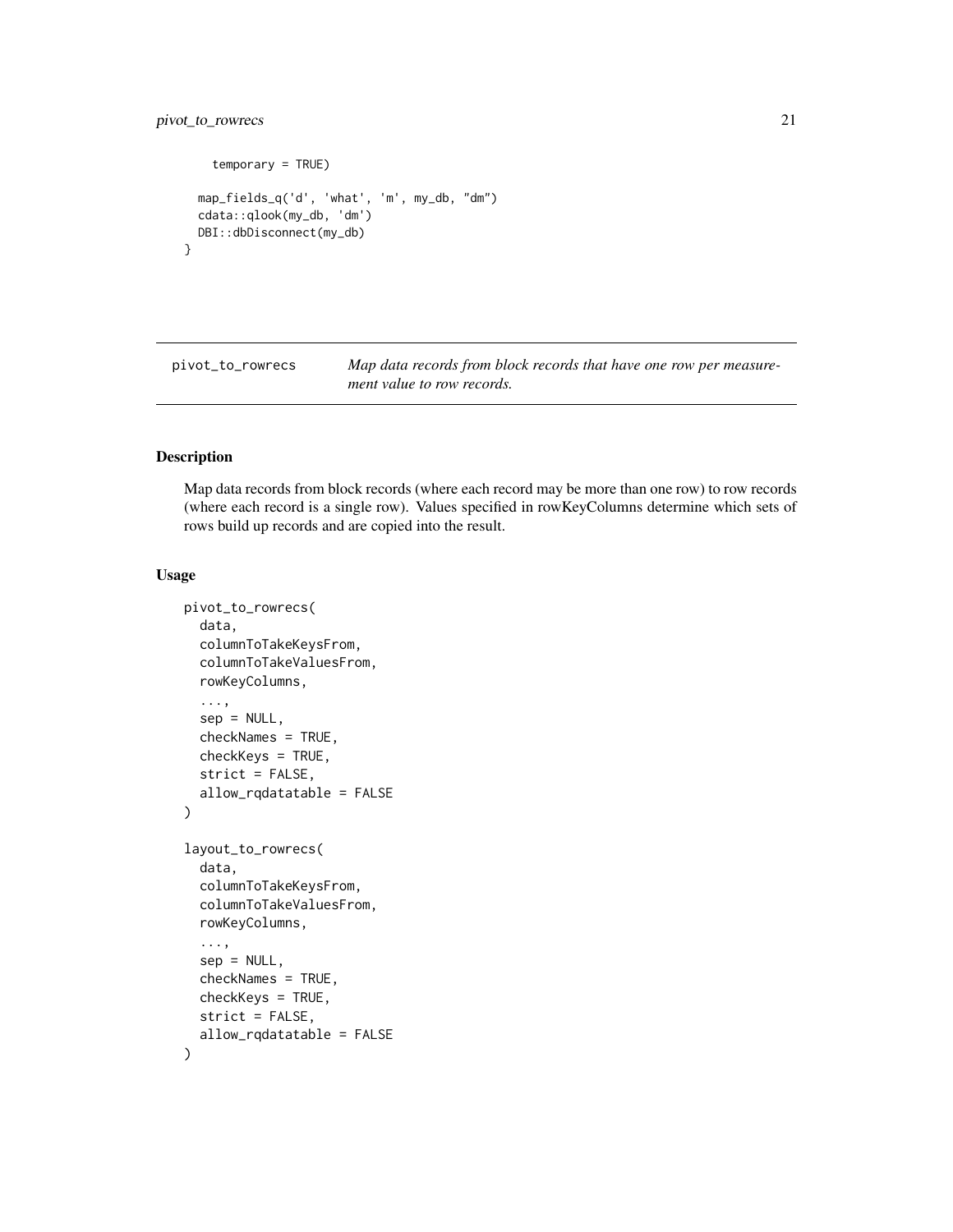<span id="page-21-0"></span>

| data                   | data.frame to work with (must be local, for remote please try moveValuesToColumns*). |  |
|------------------------|--------------------------------------------------------------------------------------|--|
| columnToTakeKeysFrom   |                                                                                      |  |
|                        | character name of column build new column names from.                                |  |
| columnToTakeValuesFrom |                                                                                      |  |
|                        | character name of column to get values from.                                         |  |
| rowKeyColumns          | character array names columns that should be table keys.                             |  |
| $\ddotsc$              | force later arguments to bind by name.                                               |  |
| sep                    | character if not null build more detailed column names.                              |  |
| checkNames             | logical, if TRUE check names.                                                        |  |
| checkKeys              | logical, if TRUE check keyColumns uniquely identify blocks (required).               |  |
| strict                 | logical, if TRUE check control table name forms                                      |  |
| allow_rqdatatable      |                                                                                      |  |
|                        | logical, if TRUE allow rqdatatable shortcutting on simple conversions.               |  |

# Value

new data.frame with values moved to columns.

# See Also

[unpivot\\_to\\_blocks](#page-26-1), [blocks\\_to\\_rowrecs](#page-1-1)

# Examples

```
d \leq d data.frame(model_id = c("m1", "m1"), meas = c('AUC', 'R2'), val= c(0.6, 0.2))
pivot_to_rowrecs(d,
                 columnToTakeKeysFrom= 'meas',
                 columnToTakeValuesFrom= 'val',
                 rowKeyColumns= "model_id") %.>%
   print(.)
```
<span id="page-21-1"></span>rowrecs\_to\_blocks *Map a data records from row records to block records.*

# Description

Map a data records from row records (records that are exactly single rows) to block records (records that may be more than one row).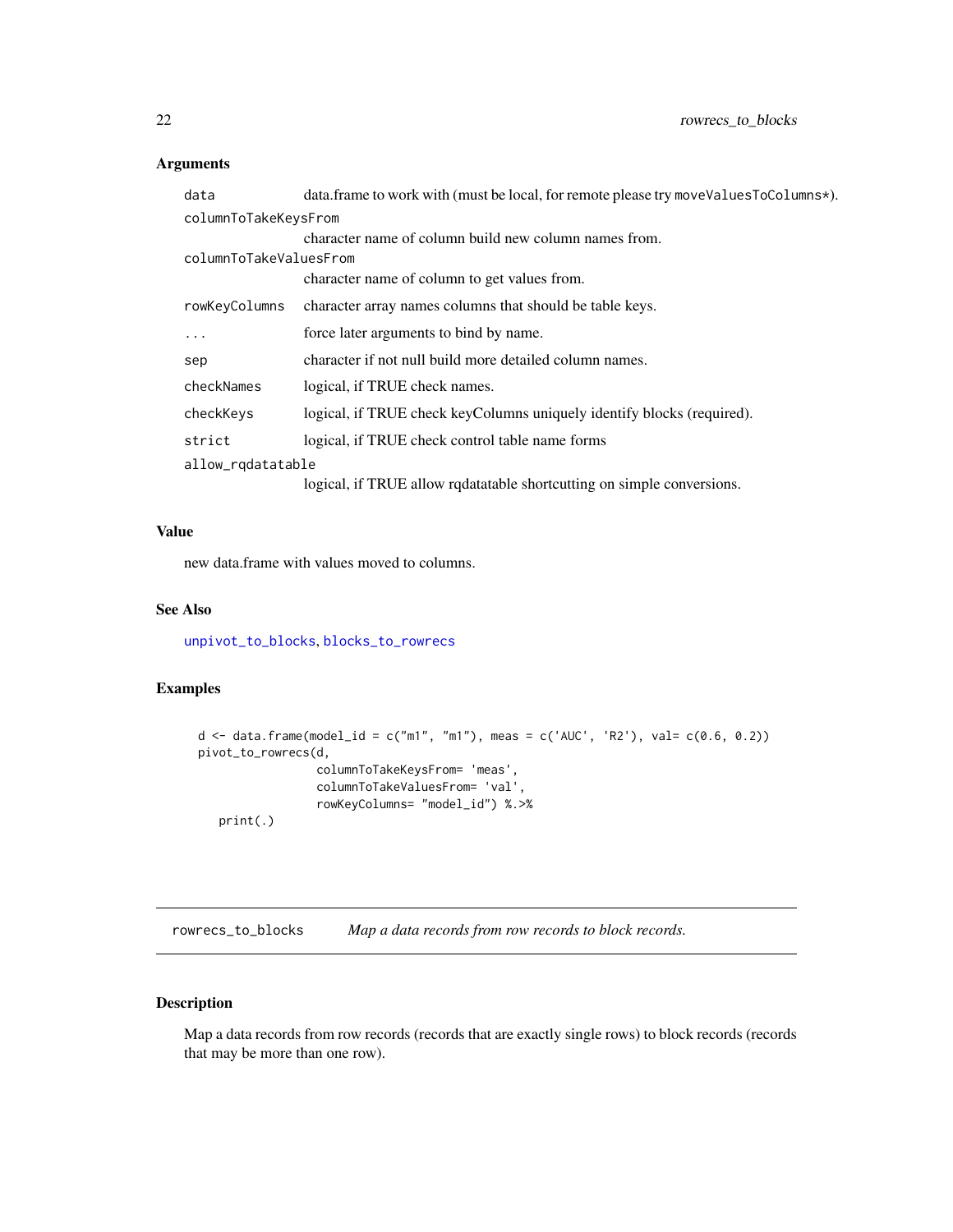rowrecs\_to\_blocks 23

#### Usage

```
rowrecs_to_blocks(
 wideTable,
 controlTable,
  ...,
  checkNames = TRUE,
  checkKeys = FALSE,
  strict = FALSE,
  controlTableKeys = colnames(controlTable)[[1]],
  columnsToCopy = NULL,
  tmp_name_source = wrapr::mk_tmp_name_source("rrtbl"),
  temporary = TRUE,
  allow_rqdatatable = FALSE
\lambda## Default S3 method:
rowrecs_to_blocks(
 wideTable,
 controlTable,
  ...,
 checkNames = TRUE,
  checkKeys = FALSE,
  strict = FALSE,
  controlTableKeys = colnames(controlTable)[[1]],
  columnsToCopy = NULL,
  tmp_name_source = wrapr::mk_tmp_name_source("rrtobd"),
  temporary = TRUE,
  allow_rqdatatable = FALSE
\lambda## S3 method for class 'relop'
rowrecs_to_blocks(
 wideTable,
 controlTable,
  ...,
  checkNames = TRUE,
  checkKeys = FALSE,
  strict = FALSE,
  controlTableKeys = colnames(controlTable)[[1]],
  columnsToCopy = NULL,
  tmp_name_source = wrapr::mk_tmp_name_source("rrtbl"),
  temporary = TRUE,
  allow_rqdatatable = FALSE
\mathcal{L}
```
#### Arguments

wideTable data.frame containing data to be mapped (in-memory data.frame).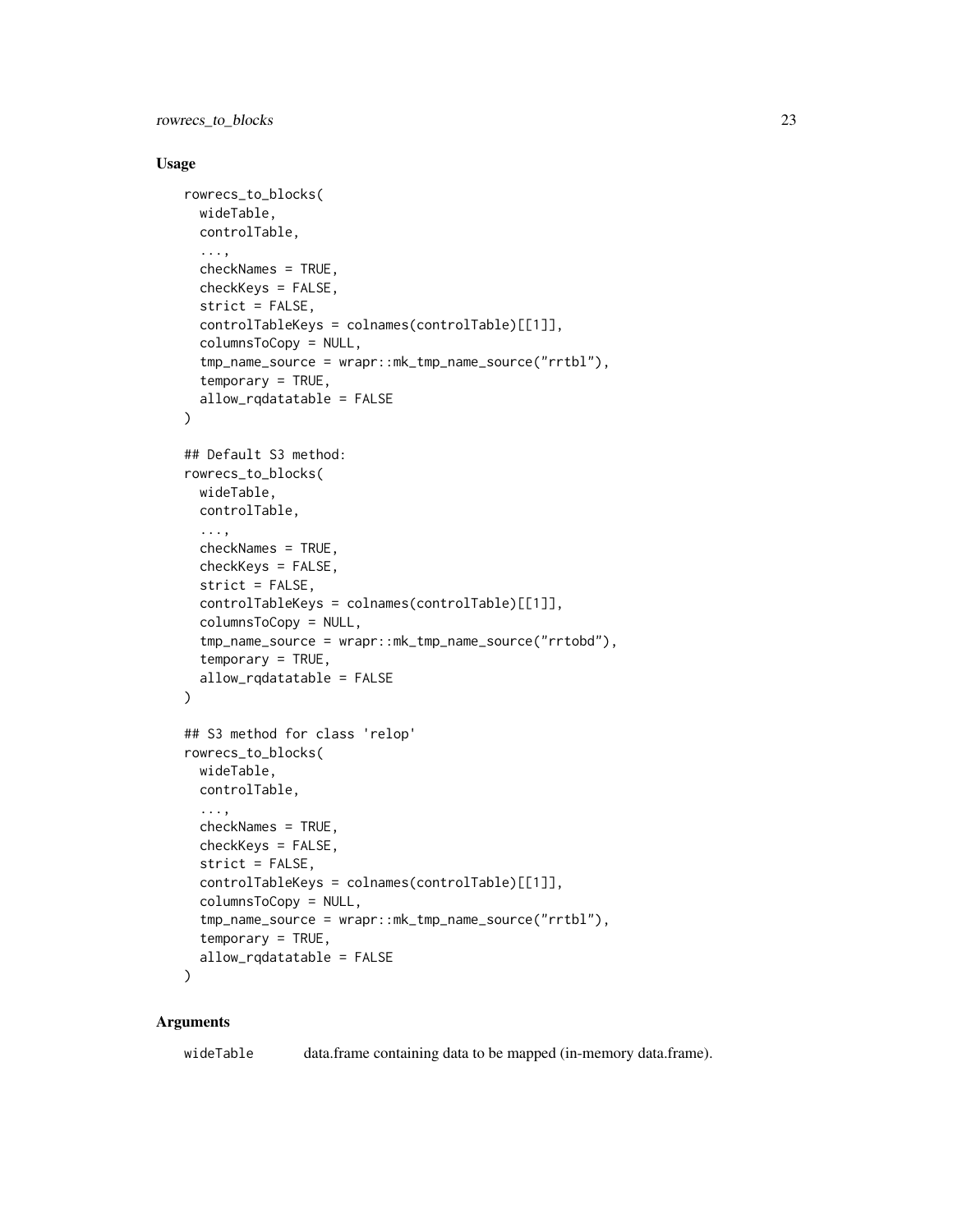<span id="page-23-0"></span>

| controlTable      | table specifying mapping (local data frame).                                                                                     |  |
|-------------------|----------------------------------------------------------------------------------------------------------------------------------|--|
| $\cdots$          | force later arguments to be by name.                                                                                             |  |
| checkNames        | logical, if TRUE check names.                                                                                                    |  |
| checkKeys         | logical, if TRUE check columnsToCopy form row keys (not a requirement, un-<br>less you want to be able to invert the operation). |  |
| strict            | logical, if TRUE check control table name forms.                                                                                 |  |
| controlTableKeys  |                                                                                                                                  |  |
|                   | character, which column names of the control table are considered to be keys.                                                    |  |
| columnsToCopy     | character array of column names to copy.                                                                                         |  |
| tmp_name_source   |                                                                                                                                  |  |
|                   | a tempNameGenerator from cdata::mk_tmp_name_source()                                                                             |  |
| temporary         | logical, if TRUE use temporary tables                                                                                            |  |
| allow_rqdatatable |                                                                                                                                  |  |
|                   | logical, if TRUE allow redatatable shortcutting on simple conversions.                                                           |  |

# Details

The controlTable defines the names of each data element in the two notations: the notation of the tall table (which is row oriented) and the notation of the wide table (which is column oriented). controlTable[ , 1] (the group label) cross colnames(controlTable) (the column labels) are names of data cells in the long form. controlTable[ , 2:ncol(controlTable)] (column labels) are names of data cells in the wide form. To get behavior similar to tidyr::gather/spread one builds the control table by running an appropriate query over the data.

Some discussion and examples can be found here: [https://winvector.github.io/FluidData/](https://winvector.github.io/FluidData/FluidData.html) [FluidData.html](https://winvector.github.io/FluidData/FluidData.html) and here <https://github.com/WinVector/cdata>.

rowrecs\_to\_blocks.default will change some factor columns to character, and there are issues with time columns with different time zones.

#### Value

long table built by mapping wideTable to one row per group

# See Also

[build\\_unpivot\\_control](#page-8-1), [blocks\\_to\\_rowrecs](#page-1-1)

```
# un-pivot example
d \le - data.frame(AUC = 0.6, R2 = 0.2)
cT <- build_unpivot_control(nameForNewKeyColumn= 'meas',
                            nameForNewValueColumn= 'val',
                            columnsToTakeFrom= c('AUC', 'R2'))
rowrecs_to_blocks(d, cT)
```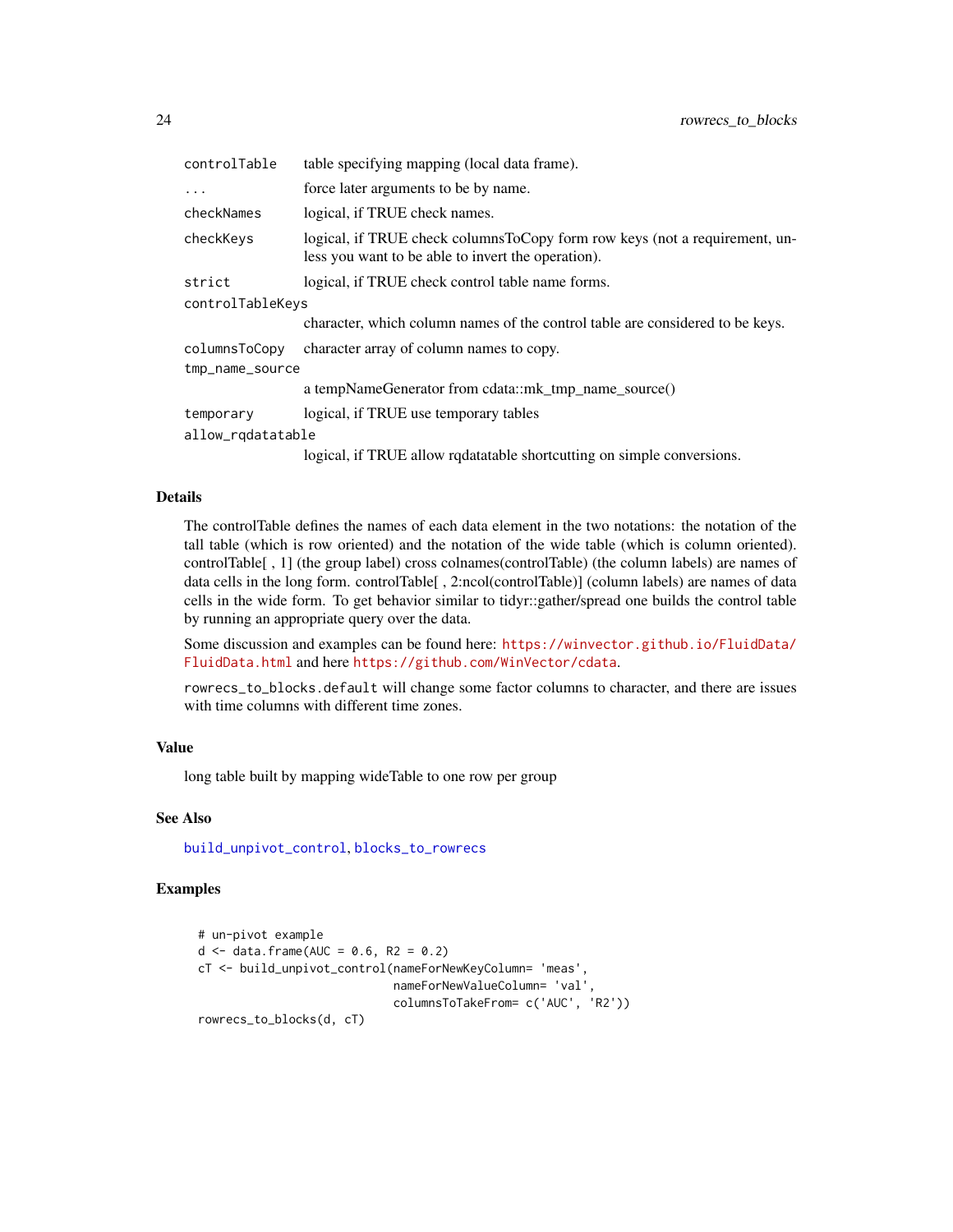```
d \le - data.frame(AUC = 0.6, R2 = 0.2)
cT <- build_unpivot_control(
  nameForNewKeyColumn= 'meas',
  nameForNewValueColumn= 'val',
  columnsToTakeFrom= c('AUC', 'R2'))
ops <- rquery::local_td(d) %.>%
  rowrecs_to_blocks(., cT)
cat(format(ops))
if(requireNamespace("rqdatatable", quietly = TRUE)) {
  library("rqdatatable")
  d %.>%
    ops %.>%
    print(.)
}
if(requireNamespace("RSQLite", quietly = TRUE)) {
  db <- DBI::dbConnect(RSQLite::SQLite(), ":memory:")
  DBI::dbWriteTable(db,
                     'd',
                    d,
                    overwrite = TRUE,
                    temporary = TRUE)
  db %.>%
   ops %.>%
   print(.)
  DBI::dbDisconnect(db)
}
```
rowrecs\_to\_blocks\_spec

*Create a row records to block records transform specification.*

# Description

Create a row records to block records transform specification object that holds the pivot control table, specification of extra row keys, and control table keys.

```
rowrecs_to_blocks_spec(
 controlTable,
  ...,
  recordKeys = character(0),
  controlTableKeys = colnames(controlTable)[[1]],
  checkNames = TRUE,
```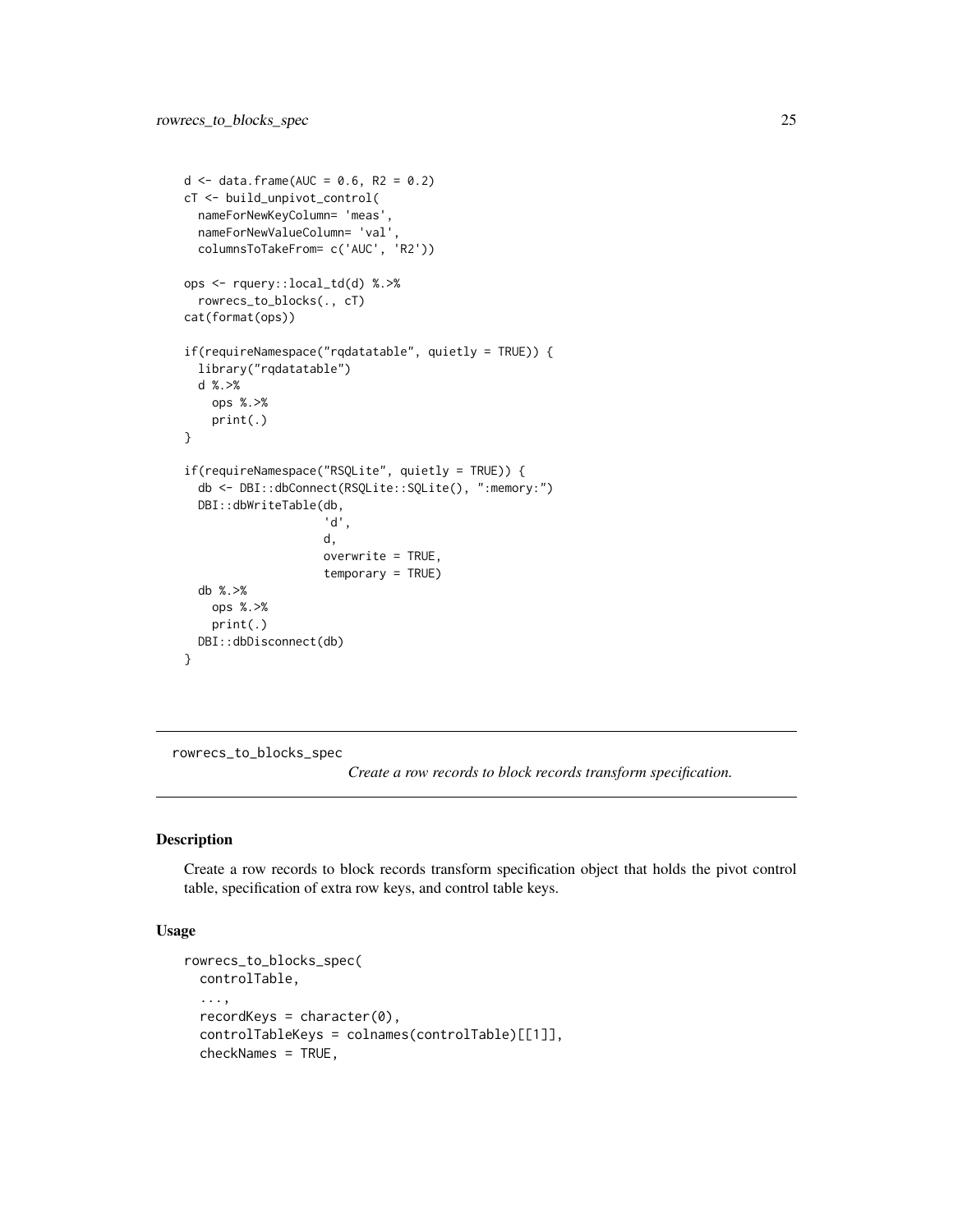```
checkKeys = FALSE,
  strict = FALSE,
  allow_rqdatatable = FALSE
\mathcal{L}
```

| controlTable      | an all character data frame or cdata pivot control.                    |  |
|-------------------|------------------------------------------------------------------------|--|
| .                 | not used, force later arguments to bind by name.                       |  |
| recordKeys        | vector of columns identifying records.                                 |  |
| controlTableKeys  |                                                                        |  |
|                   | vector of keying columns of the control Table.                         |  |
| checkNames        | passed to rowrecs to blocks.                                           |  |
| checkKeys         | passed to rowrecs_to_blocks.                                           |  |
| strict            | passed to rowrecs to blocks.                                           |  |
| allow_rqdatatable |                                                                        |  |
|                   | logical, if TRUE allow redatatable shortcutting on simple conversions. |  |

# Value

a record specification object

```
d <- wrapr::build_frame(
 "id" , "AUC", "R2" |
   1 , 0.7 , 0.4 |
   2 , 0.8 , 0.5 )
transform <- rowrecs_to_blocks_spec(
 wrapr::qchar_frame(
    "measure", "value" |
    "AUC", AUC |
   "R2", R2 ),
 recordKeys = "id")
print(transform)
d %.>% transform
inv_transform <- t(transform)
print(inv_transform)
# identity (in structure)
d %.>% transform %.>% inv_transform
# identity again (using .() "immediate" notation)
d %.>% transform %.>% .(t(transform))
```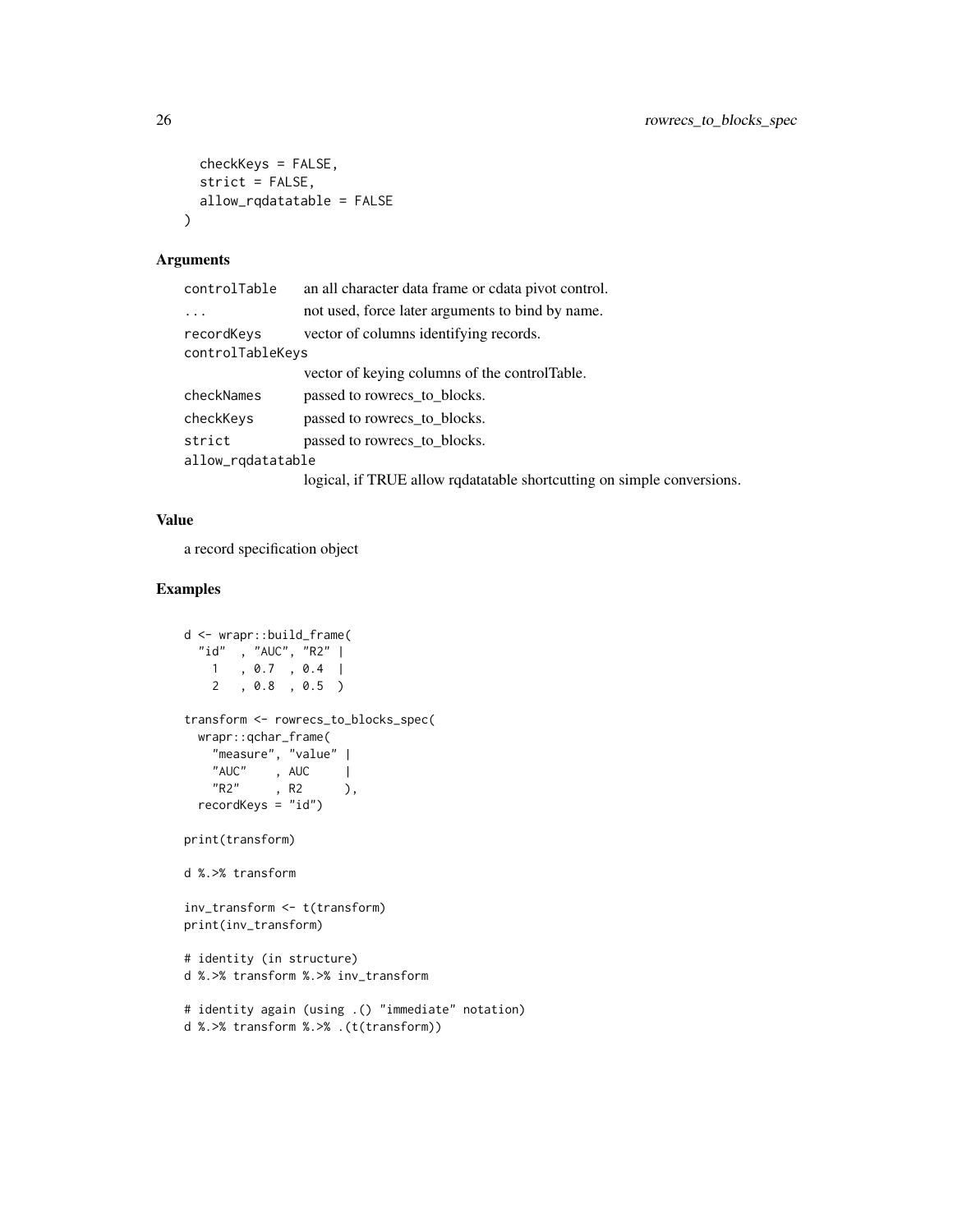<span id="page-26-1"></span><span id="page-26-0"></span>unpivot\_to\_blocks *Map a data records from row records to block records with one record row per columnsToTakeFrom value.*

# Description

Map a data records from row records (records that are exactly single rows) to block records (records that may be more than one row). All columns not named in columnsToTakeFrom are copied to each record row in the result.

```
unpivot_to_blocks(
  data,
  nameForNewKeyColumn,
  nameForNewValueColumn,
  columnsToTakeFrom,
  ...,
  nameForNewClassColumn = NULL,
  checkNames = TRUE,
  checkKeys = FALSE,
  strict = FALSE,
  tmp_name_source = wrapr::mk_tmp_name_source("upb"),
  temporary = TRUE,
  allow_rqdatatable = FALSE
)
layout_to_blocks(
  data,
  nameForNewKeyColumn,
  nameForNewValueColumn,
  columnsToTakeFrom,
  ...,
  nameForNewClassColumn = NULL,
  checkNames = TRUE,
  checkKeys = FALSE,
  strict = FALSE,
  tmp_name_source = wrapr::mk_tmp_name_source("upb"),
  temporary = TRUE,
  allow_rqdatatable = FALSE
\mathcal{L}pivot_to_blocks(
  data,
  nameForNewKeyColumn,
  nameForNewValueColumn,
  columnsToTakeFrom,
```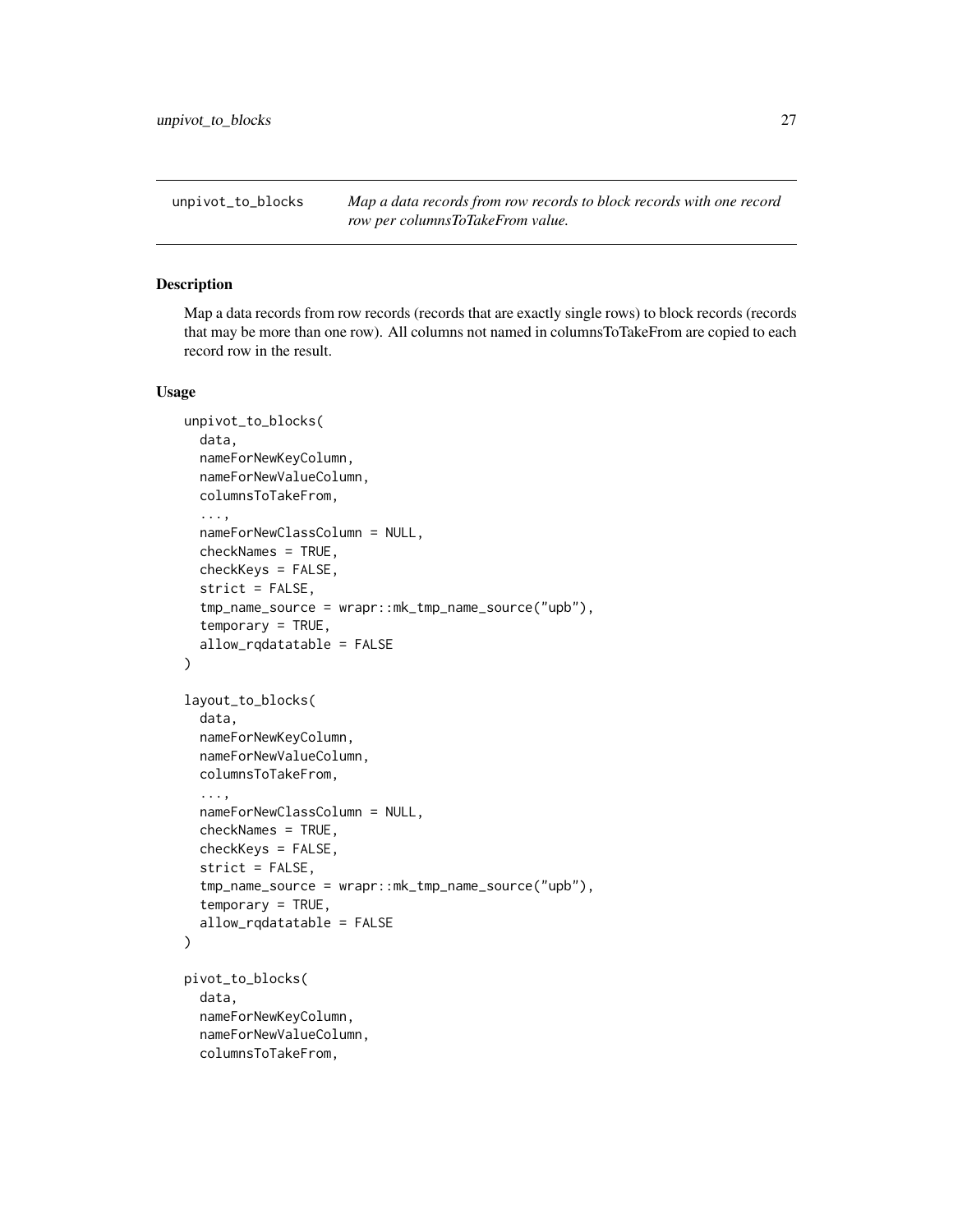```
...,
  nameForNewClassColumn = NULL,
  checkNames = TRUE,
  checkKeys = FALSE,
  strict = FALSE,
  tmp_name_source = wrapr::mk_tmp_name_source("upb"),
  temporary = TRUE,
  allow_rqdatatable = FALSE
\lambda## Default S3 method:
unpivot_to_blocks(
  data,
 nameForNewKeyColumn,
 nameForNewValueColumn,
  columnsToTakeFrom,
  ...,
 nameForNewClassColumn = NULL,
 checkNames = TRUE,
  checkKeys = FALSE,
  strict = FALSE,
  allow_rqdatatable = FALSE
)
## S3 method for class 'relop'
unpivot_to_blocks(
  data,
 nameForNewKeyColumn,
 nameForNewValueColumn,
 columnsToTakeFrom,
  ...,
 checkNames = TRUE,
  checkKeys = FALSE,
  strict = FALSE,
  nameForNewClassColumn = NULL,
  tmp_name_source = wrapr::mk_tmp_name_source("upb"),
  temporary = TRUE,
  allow_rqdatatable = FALSE
\lambda
```
data data.frame to work with. nameForNewKeyColumn character name of column to write new keys in. nameForNewValueColumn character name of column to write new values in. columnsToTakeFrom character array names of columns to take values from.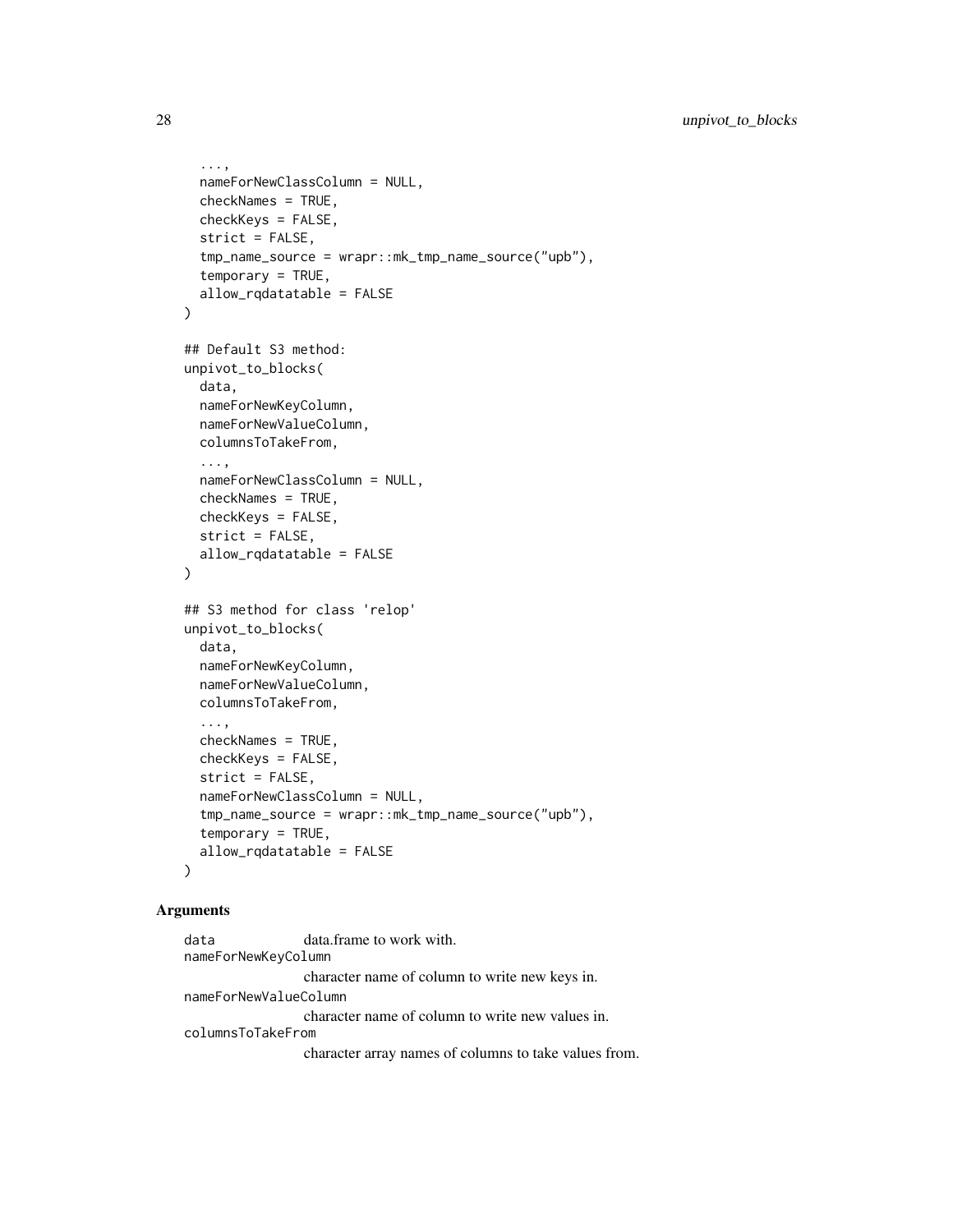<span id="page-28-0"></span>

| $\ddots$              | force later arguments to bind by name.                                                                                           |  |
|-----------------------|----------------------------------------------------------------------------------------------------------------------------------|--|
| nameForNewClassColumn |                                                                                                                                  |  |
|                       | optional name to land original cell classes to.                                                                                  |  |
| checkNames            | logical, if TRUE check names.                                                                                                    |  |
| checkKeys             | logical, if TRUE check columnsToCopy form row keys (not a requirement, un-<br>less you want to be able to invert the operation). |  |
| strict                | logical, if TRUE check control table name forms.                                                                                 |  |
| tmp_name_source       |                                                                                                                                  |  |
|                       | a tempNameGenerator from cdata::mk_tmp_name_source()                                                                             |  |
| temporary             | logical, if TRUE make result temporary.                                                                                          |  |
| allow_rqdatatable     |                                                                                                                                  |  |
|                       | logical, if TRUE allow rqdatatable shortcutting on simple conversions.                                                           |  |

### Value

new data.frame with values moved to rows.

#### See Also

[pivot\\_to\\_rowrecs](#page-20-1), [rowrecs\\_to\\_blocks](#page-21-1)

ops <- rquery::local\_td(d) %.>%

```
d \le - data.frame(model_name = "m1", AUC = 0.6, R2 = 0.2)
 unpivot_to_blocks(d,
                    nameForNewKeyColumn= 'meas',
                    nameForNewValueColumn= 'val',
                    columnsToTakeFrom= c('AUC', 'R2')) %.>%
     print(.)
d <- data.frame(AUC= 0.6, R2= 0.2)
```

```
unpivot_to_blocks(
    .,
   nameForNewKeyColumn= 'meas',
   nameForNewValueColumn= 'val',
    columnsToTakeFrom= c('AUC', 'R2'))
cat(format(ops))
if(requireNamespace("rqdatatable", quietly = TRUE)) {
  library("rqdatatable")
```

```
d %.>%
   ops %.>%
    print(.)
}
if(requireNamespace("RSQLite", quietly = TRUE)) {
```

```
db <- DBI::dbConnect(RSQLite::SQLite(), ":memory:")
```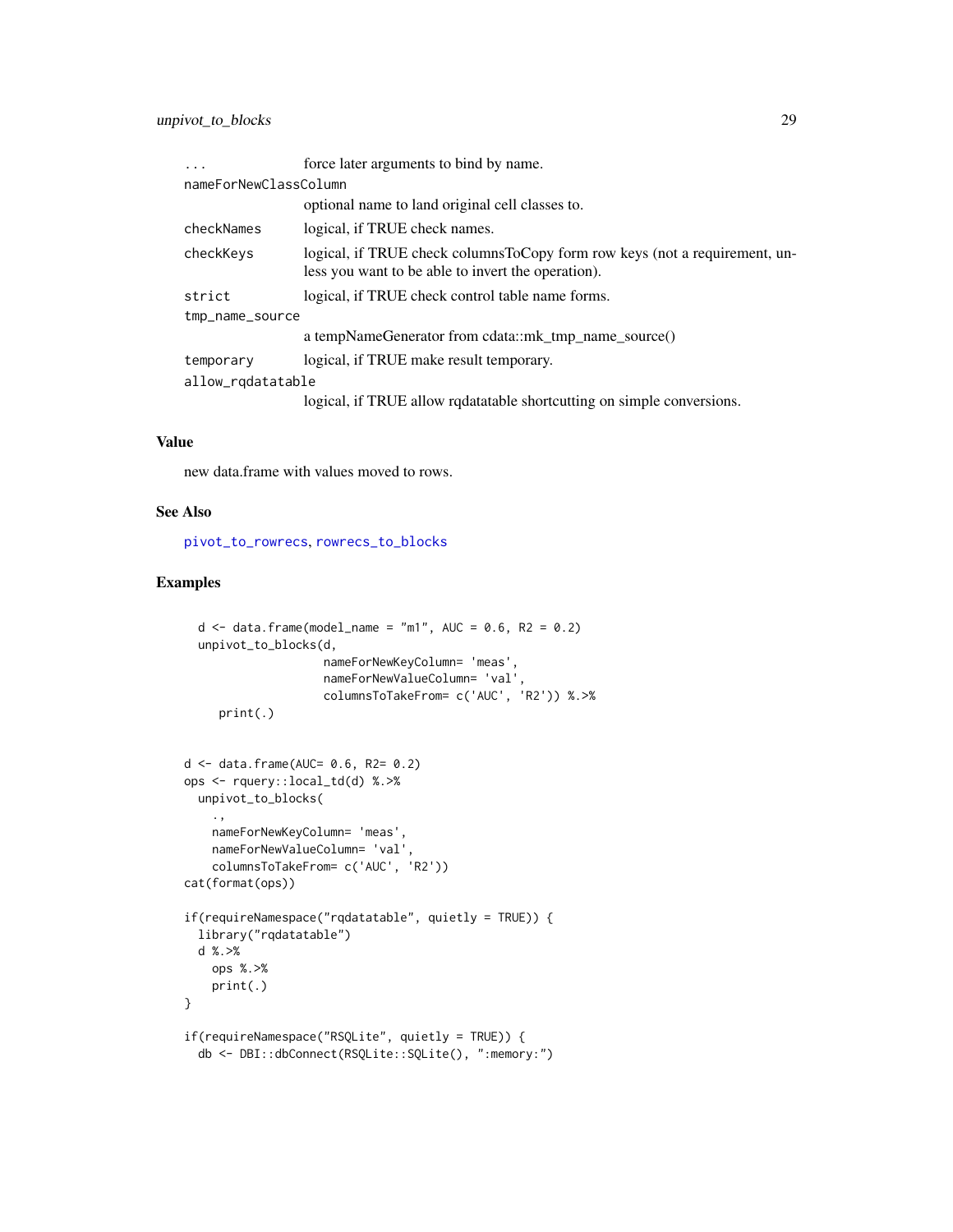```
DBI::dbWriteTable(db,
                    'd',
                    d,
                    overwrite = TRUE,
                    temporary = TRUE)
 db %.>%
   ops %.>%
   print(.)
 DBI::dbDisconnect(db)
}
```
# %//% *Factor-out (aggregate/project) block records into row records.*

# Description

Call blocks\_to\_rowrecs().

# Usage

table %//% transform

# Arguments

| table     | data (data.frame or relop). |
|-----------|-----------------------------|
| transform | a rowrecs_to_blocks_spec.   |

#### Value

blocks\_to\_rowrecs() result.

```
d <- wrapr::build_frame(
  "id", "measure", "value" |
  1, "AUC" , 0.7 |\begin{array}{ccc} 1 & , \text{ "R2" } & , \text{ 0.4 } & | \ 2 & , \text{ "AUC" } & , \text{ 0.8 } & | \end{array}2 , "AUC" , 0.8 |<br>2 , "R2" , 0.5 )
      , "R2" , 0.5 )
transform <- blocks_to_rowrecs_spec(
  wrapr::qchar_frame(
    "measure", "value" |
    "AUC", AUC |
    "R2", R2 ),
  recordKeys = "id")
```
<span id="page-29-0"></span>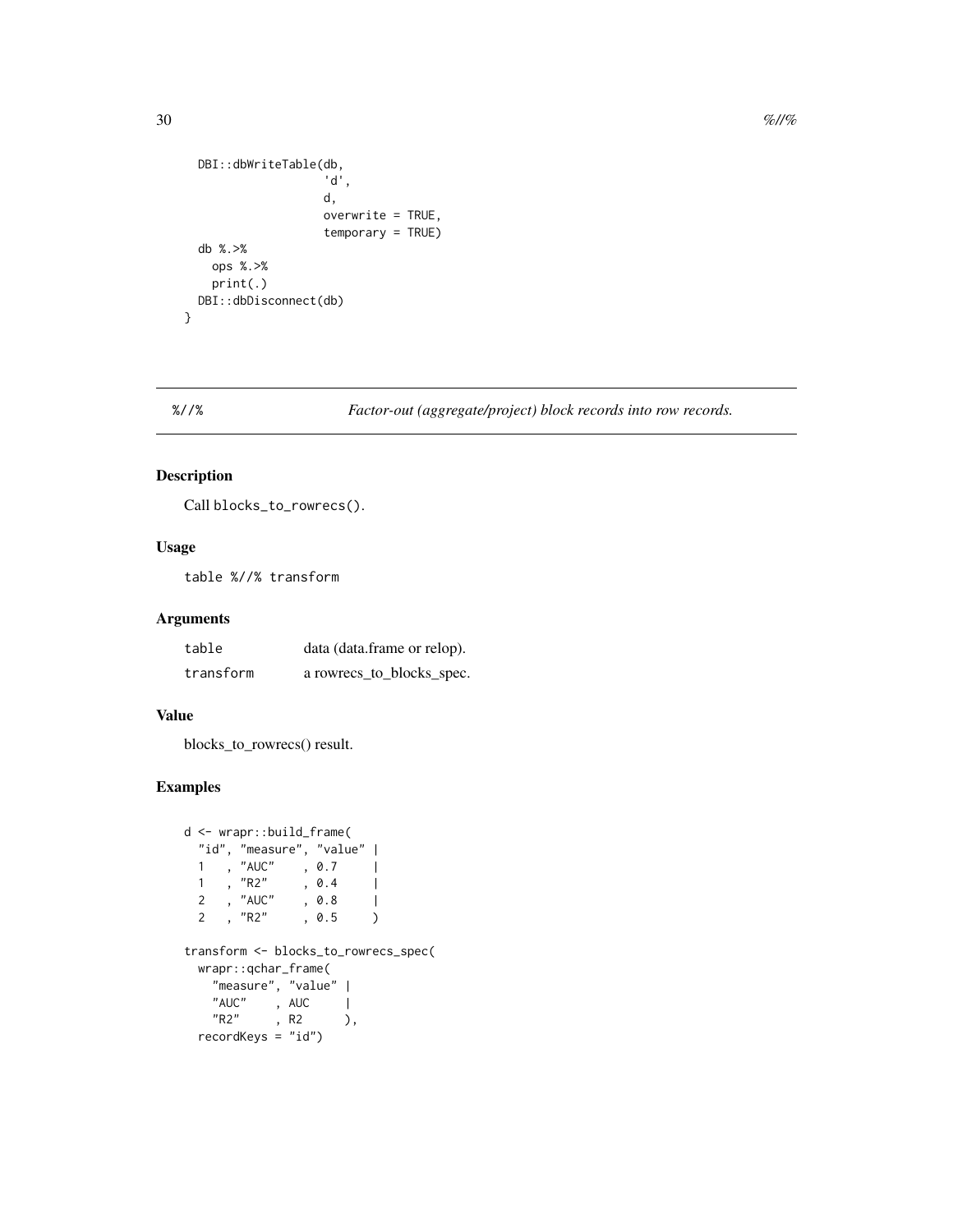<span id="page-30-0"></span> $\%**\%$  31

```
d %//% transform
# identity (in structure)
d %//% transform %**% t(transform)
```
# %\*\*% *Multiply/join row records into block records.*

# Description

Call rowrecs\_to\_blocks().

# Usage

table %\*\*% transform

# Arguments

| table     | data (data.frame or relop). |
|-----------|-----------------------------|
| transform | a rowrecs_to_blocks_spec.   |

#### Value

rowrecs\_to\_blocks() result.

```
d <- wrapr::build_frame(
  "id", "AUC", "R2" |
  1 , 0.7 , 0.4 |
  2 , 0.8 , 0.5 )
transform <- rowrecs_to_blocks_spec(
  wrapr::qchar_frame(
   "measure", "value" |
   "AUC" , AUC |<br>"R2" , R2 )
          "R2" , R2 ),
  recordKeys = "id")
d %**% transform
# identity (in structure)
```

```
d %**% transform %//% t(transform)
```